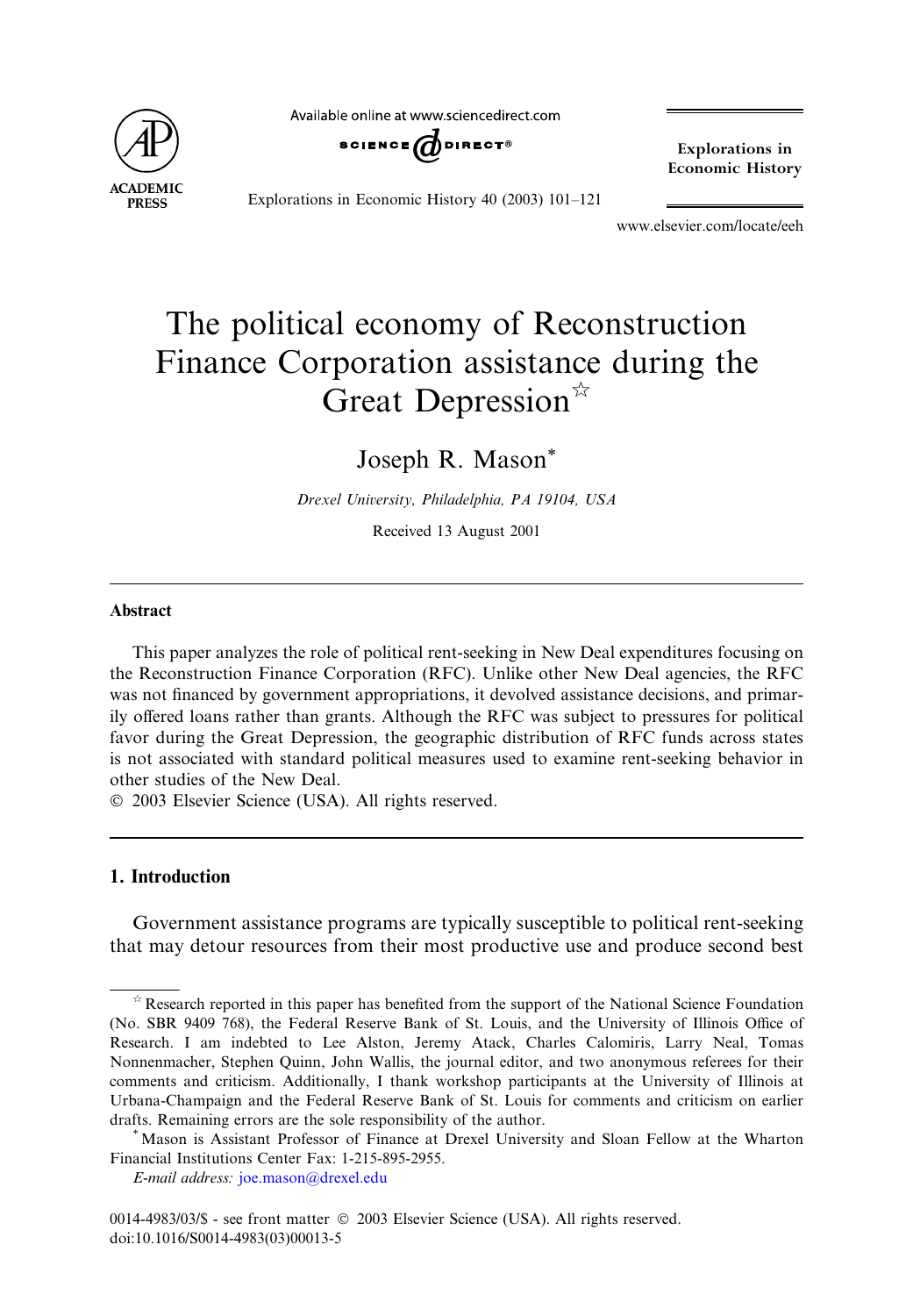outcomes. While most researchers agree that losses due to rent-seeking from New Deal expenditures were unavoidable, their magnitude is widely disputed (see Anderson and Tollison, 1991; Bateman and Taylor, 2000, 2003; Couch and Shughart, 2000, 1998; Fishback et al., 2000; Fishback and Kantor, 2000; Reading, 1973; Rhode, 1999; Fleck, 2001; Wallis, 1981, 1984, 1987, 1991, 1998, 2001; Wright, 1974). Wallis (2001) notes that ''the pre-1998 papers ... all found a strong role for political forces...,'' in shaping the distribution of New Deal monies (p. 305). But none of these studies, including those after 1998, examined the detailed spending patterns of an individual New Deal program.

New Deal programs differed significantly in their procedures for allocating funds. The focus of this study, the Reconstruction Finance Corporation (RFC) was one of the key New Deal funding conduits. The RFC did not depend on Congress to renew funding from year to year, devolved assistance decisions to regional levels, and primarily made loans rather than grants, features atypical of previously analyzed New Deal programs.

This paper describes and measures the effect of political influence on the RFC and its relation to 1932 federal election outcomes. Section 2 describes how RFC New Deal expenditures were funded by capital infusions rather than expropriations, removing considerable Congressional discretion and reducing rent-seeking through the power of the purse. Section 3 describes the processes and procedures by which the RFC distributed funds in a decentralized organization where few funding decisions were made in Washington. Still, Section 4 describes some examples of political pressures faced by the RFC. Influential politicians routinely appealed for assistance for their constituents, and these requests were sometimes met by the RFC. Section 5 presents econometric models of the political and economic determinants of the distribution of RFC assistance in the style of Anderson and Tollison (1991) and Wallis (1981, 1984, 1987). Overall, the paper demonstrates that while the RFC was sometimes swayed by personal appeals from prominent politicians, the geographic distribution of RFC funds across states is not associated with standard measures of political rent-seeking used in other studies of New Deal expenditures.

## 2. RFC structure and funding

The RFC was an agency of the Executive branch of the United States government. ''Under the broad executive powers granted under [the RFC] Act, legislative authority can be supplanted by an executive order,'' (Waller, 1934, p. 20). Hence the President could alter the scale and/or scope of the agency unilaterally. The first use of such authority took place when President Hoover extended the original expiration of the RFC's powers by Executive Order on December 8, 1932. A more complex example is offered in Waller's  $(p. 20)$  description of Roosevelt's substantial reorganization of the agency by Executive Order on March 27, 1933. Neither Hoover nor Roosevelt required legislative approval for these changes, though both marked radical changes from the original legislative intent of the RFC Act. Furthermore, as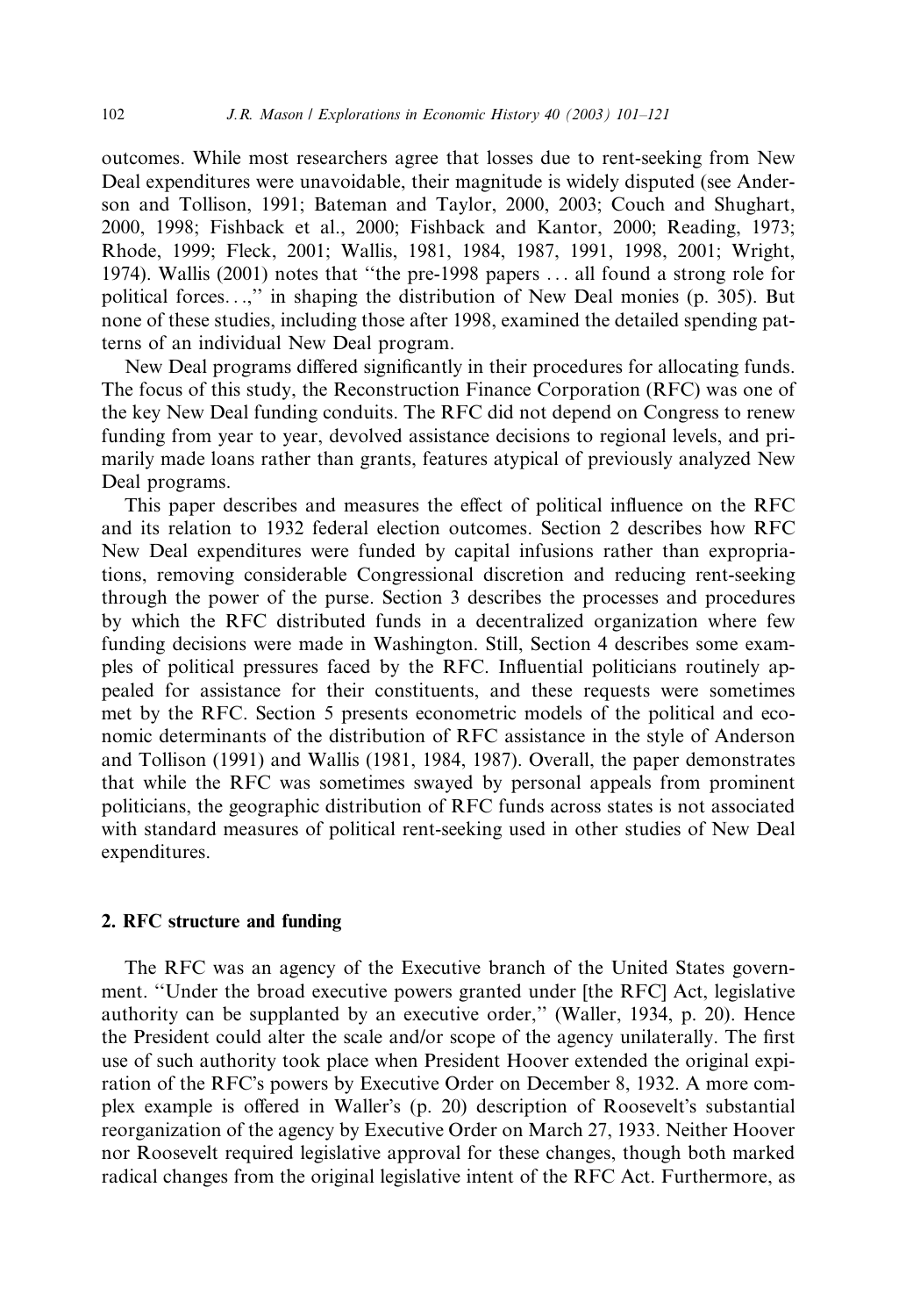an Executive agency the RFC was immune from Civil Service regulations for hiring and promotion and Congressional General Accounting Office audits (Delaney, 1954, p. 12).

Not only was the RFC not accountable to Congress, it was also not funded by Congress. When the RFC was founded, the operation was too large to fund directly out of federal budget allocations. Therefore the RFC was established as a government-owned corporation with an initial appropriation from Congress and the right to borrow more money from private sources.

The capital stock of the RFC was initially fixed by Section 3 of the RFC Act at \$500 million, all of which was subscribed by the Secretary of the Treasury on behalf of the Government of the United States on February 2, 1932. The RFC was additionally authorized, with the approval of the Secretary of the Treasury, to have outstanding subordinate notes, debentures, bonds, and other obligations not in excess of three times its subscribed capital stock. These additional notes, debentures, and bonds were marketed to the public by the US Treasury, using all the facilities of the Treasury Department. The Secretary of the Treasury was authorized, at his discretion, to purchase or sell any obligations of the RFC. RFC security interest and principal was fully and unconditionally guaranteed by the federal government and was restricted to maturities of not more than five years from their dates of issue (Agnew, 1945, p. 31; Waller, 1934, p. 41). The limit on additional notes, debentures, and bonds was raised by executive order to accommodate additional New Deal programs and agencies established under the aegis of the RFC. By December 1935, \$4.3 billion had been raised from private sources (Waller, 1934, p. 44).

## 3. RFC programs, processes, and procedures

Members of the RFC Boards of Directors were appointed by the President for a term of five years subject to Senate confirmation. The board initially included the Secretary of the Treasury, the Governor of the Federal Reserve Board, and the Farm Loan Commissioner as ex officio members, and four appointed directors (Olson, 1977, pp. 38–41; Subcommittee of the Committee on Banking and Currency, 1932, pp. 1–5). As the RFC was established as a temporary expedient with the goal of reinvigorating the economy, it was granted wide flexibility to achieve its goals.<sup>1</sup>

The only program the RFC operated between its inception on February 2, 1932 and its first expansion of powers on July 21, 1932 was making loans to financial institutions and railroads. Since the agency had a rather limited scope, operational details of the Washington office principally revolved around ensuring sound banking

 $<sup>1</sup>$  As a true corporation, the RFC could sue and be sued in a court of law. Most lawsuits in which the</sup> RFC was a party regarded rejected loans that were judged not suitable for the agency. I know of no cases where the suit was concerned with the more complex question of collateral values underlying RFC assistance.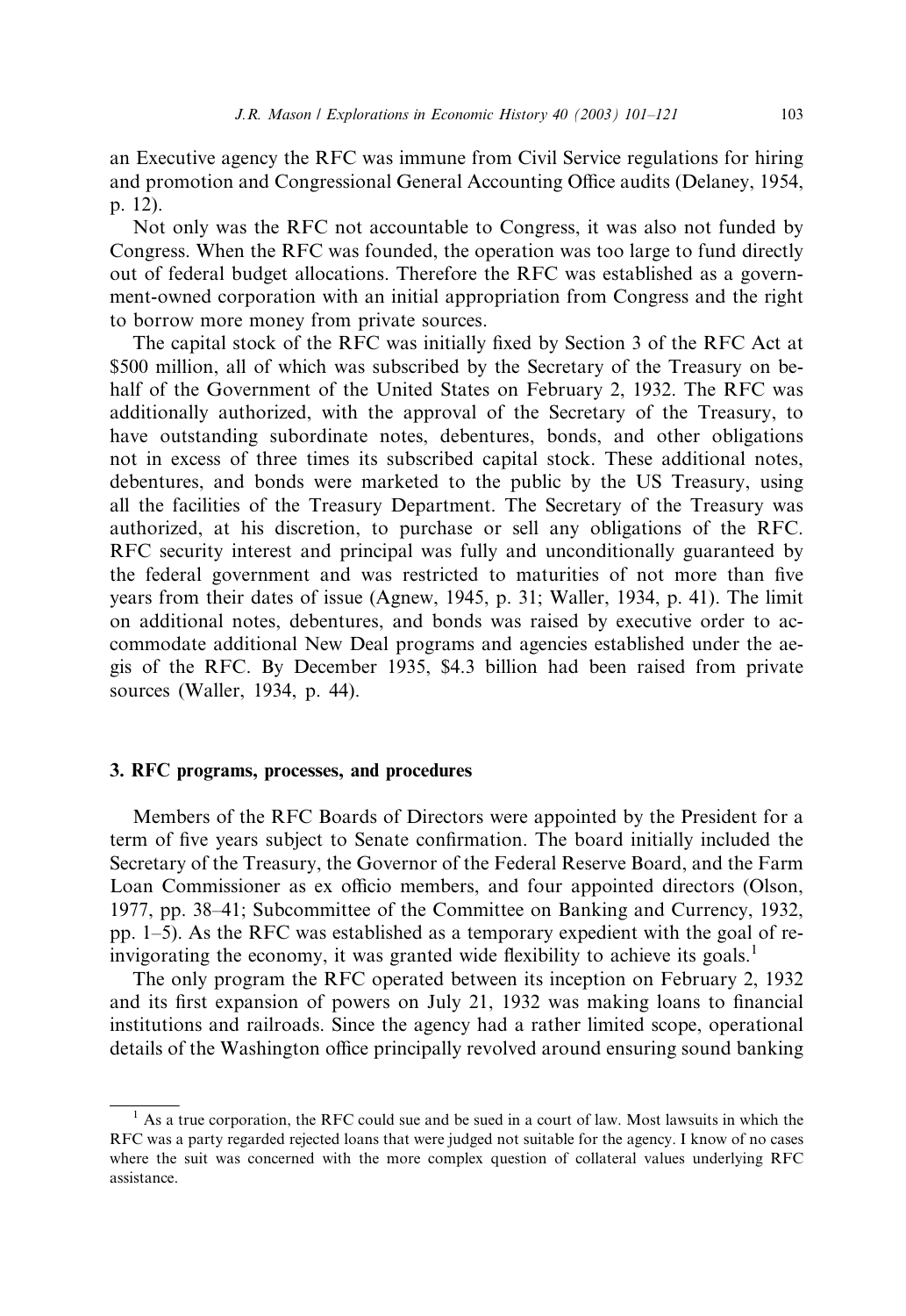and investment practices. From its inception, the RFC strongly insisted that all advances (other than those made in direct aid to states) be fully secured. Therefore, Washington operations remained ''...less a pure administrative overseer and more a location to resolve occasional field [lending] difficulties... at a central Washington location,'' (Delaney, 1954, pp. 12–13).

RFC bank and railroad lending operations functioned primarily through loan agencies (field offices) established in principal cities throughout the country. On February 6, 1932, RFC Loan Agency Bulletin No. 1 authorized the establishment of field offices consisting of one loan agency covering each of the 12 Federal Reserve Districts. In order to expedite the process and conserve capital, loan agencies were instructed initially to arrange for office space with the Federal Reserve Banks, which were authorized to act as depositories, custodians, and fiscal agents for the RFC (Delaney, 1954, p. 9; Waller, 1934, p. 27).<sup>2</sup> Soon additional loan agencies were added. By 1935 the RFC had offices in 34 cities throughout the US.

The location of these field offices was fairly ad hoc. Four of the offices were in Texas, and two were in California. Delaney contends the only good reason advanced that Texas needed four offices was because Jesse Jones, who was a RFC Board Member from the agencys inception and its Chair after March 1933, was from Texas.

The management style in Washington was typical of private sector practices: ''...pick a man to be completely responsible for the operations of an office and let him succeed or fail on the basis of whether or not his office showed a profit," (Delaney, 1954, p. 12). Although field office managers were directly under the control of the Board in Washington, they had authority to approve loans up to \$100,000. Only unusual loans required clearance by the Board of Directors in Washington. In practice, each field office was almost autonomous, and only major problems were taken up with Washington (p. 7).

In the field offices the processes and procedures behind assistance were rather simple. Once the RFC received an application, the agency only had the power to evaluate whether asset values were sufficient to secure assistance. Since RFC loans were underwritten by a staff that consisted primarily of displaced bank loan officers who were instructed to value assets liberally, RFC decisions about collateral were rarely challenged (Delaney, 1954; Hempel and Simonson, 1993). The RFCs discretion largely resulted from its right of regional loan agencies to inquire into the business conditions of loan applicants and request detailed information to determine the adequacy of security offered as collateral. Discretion devolved to the regional field offices held to profitability yardsticks seems to have effectively constrained inefficient lending.

ASelf-Liquidating Division, an Emergency Relief Division, and an Agricultural Credit Division, as well as an additional \$1.8 billion in capital were added to the RFC under the Emergency Relief and Construction Act of 1932 (ERCA), effective July 21, 1932. However, even though the new functions were structured in different

<sup>&</sup>lt;sup>2</sup> In this capacity, the Federal Reserve Banks disbursed loan funds and, as custodians, held the physical loan documents and collateral.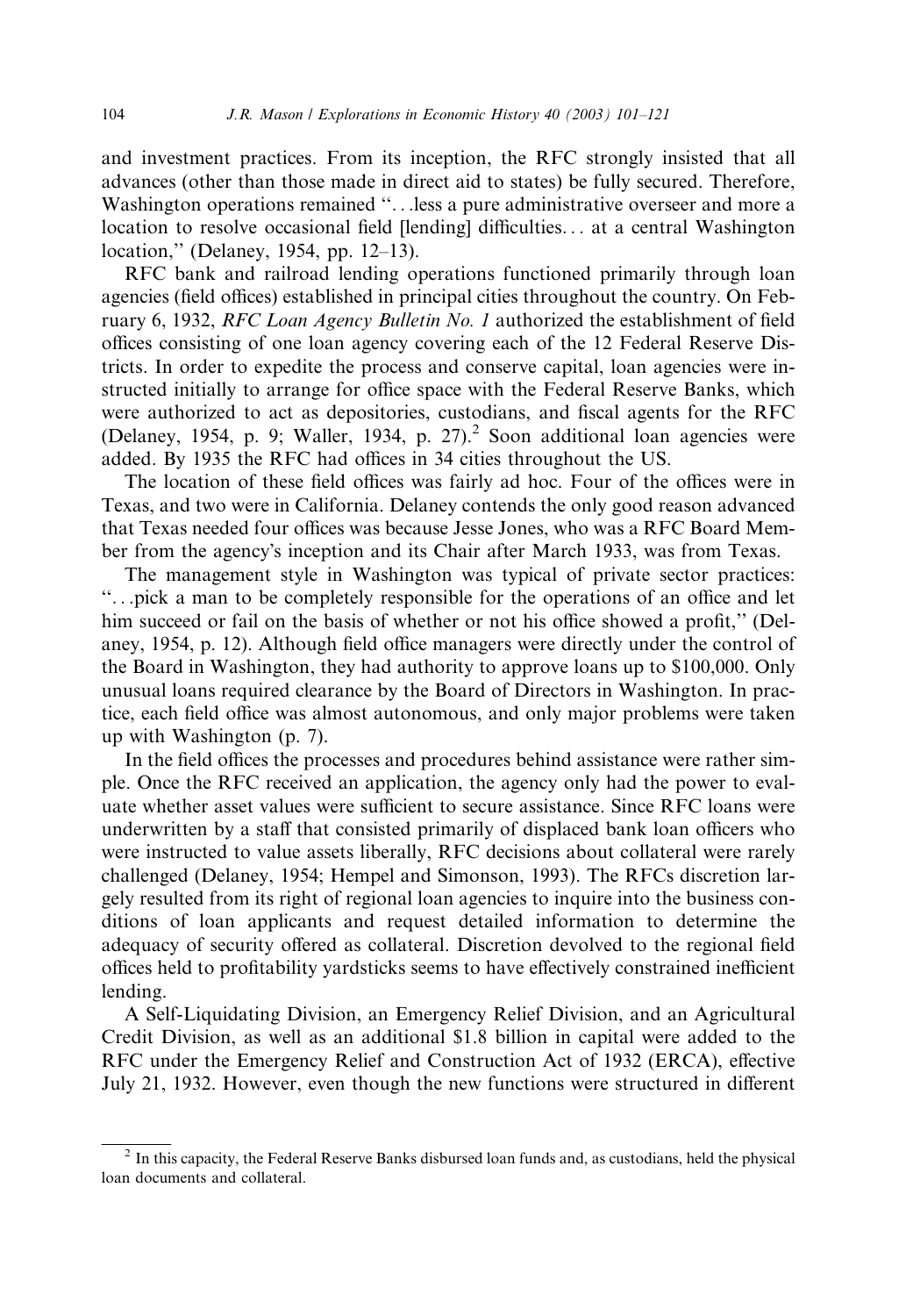divisions from the bank and railroad loan operations, they operated under the existing lending infrastructure and philosophy and established capital constraints of the overall agency.

#### 3.1. The Self-Liquidating Division

The Self-Liquidating Division of the RFC financed large public infrastructure projects with loans that would be repaid out of the projects future revenue, relying on procedures developed to analyze bank and railroad loans. The Division faced several difficulties from the outset and the RFC often took a long time to analyze each project. Between July and October 1932, the RFC approved a total of only three projects under the Self-Liquidating Division (Olson, 1988, pp. 20–22). The Hoover administration suffered widespread criticism for the slow evaluation of individual applications. By October 1932, it was appeared that the Division would not stimulate short-term economic growth nor garner goodwill that could contribute toward a Republican electoral victory, and RFC representatives undertook a last-ditch effort to approve loans before the election. The RFC approved many small projects between October and November and financed three large projects of note: the Oakland-San Francisco Bay Bridge, the waterworks in Pasadena, and the Metropolitan Aqueduct from the Colorado River to Los Angeles. Few of the small and none of the three large projects could be started before the election; thus as late as March 1933, the Division had distributed only \$20 million of the \$1.5 billion it had been allocated.

In February 1933 the RFC administration was restructured to let the Division make loans to a wider variety of projects and focus more on job creation instead of loan repayment. Congress removed the Self-Liquidating Division from the RFC and replaced it with the Public Works Administration (PWA), which assumed all lending responsibilities of its predecessor by June 1933 (Olson, 1977, pp. 76–80).

#### 3.2. The Emergency Relief Division

The Emergency Relief Division was placed in charge of loans to states for their own public works projects. Though this assistance was principally allocated out of Washington, the Emergency Relief Division, like the Self-Liquidating Division, faced serious difficulties that probably hampered its ability to meet the demands of rent seekers, even if it desired to do so.

Under ERCA the Emergency Relief Division was allocated \$300 million to lend to state governments. Within the first two weeks, requests for loans totaled over \$200 million. In response to this demand the RFC began to ration credit through what has been characterized as complex requirements for applications and approval:

Each state had to make out separate applications for every political subdivision needing relief money. The governor had to list the funds at his disposal from state, local, and private sources. He had to list his state's relief expenditures for each month of 1931 and 1932 and in detail explain the reasons for any increases or proposed increases for 1932. And he had to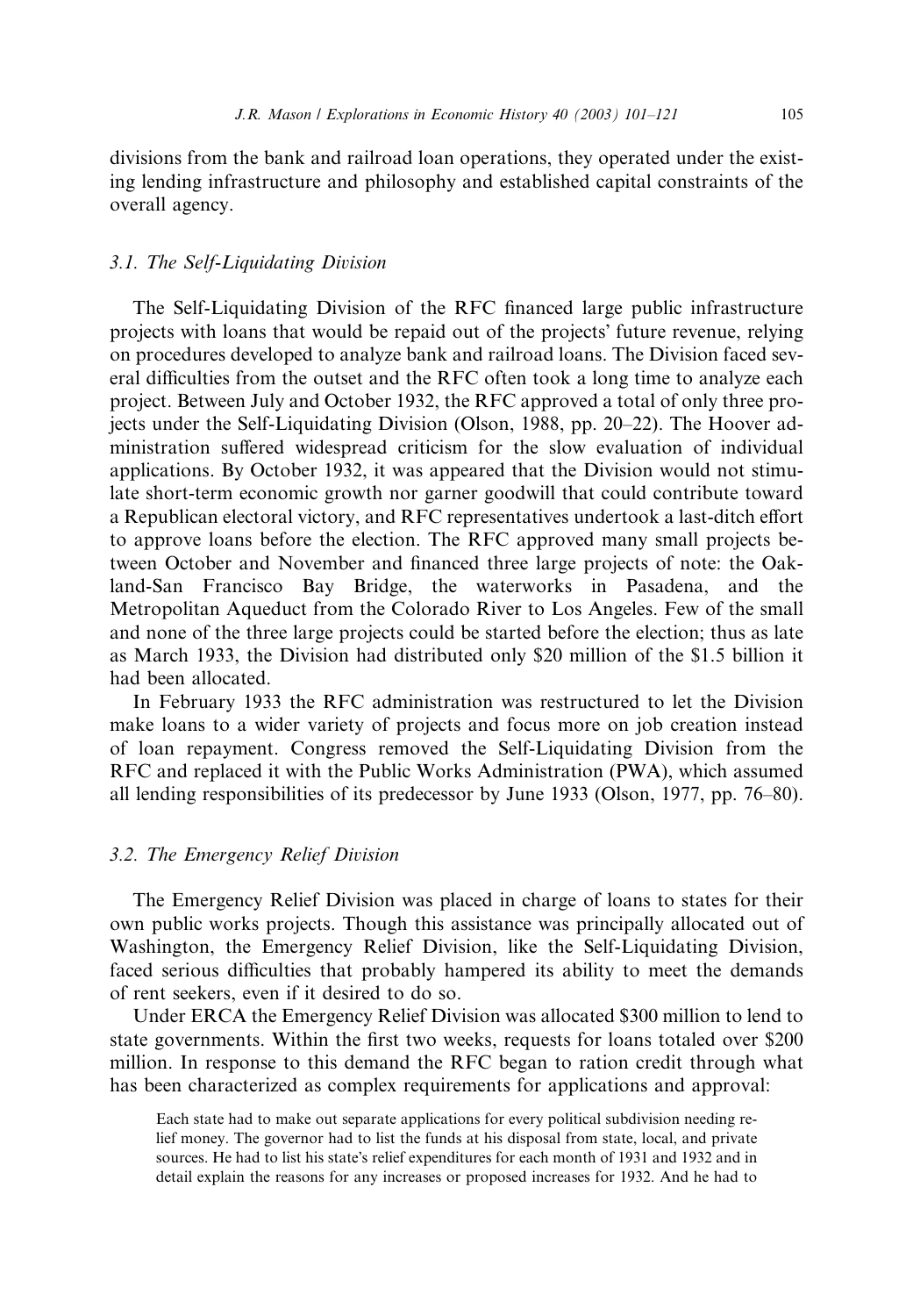outline the steps the state would take to increase the revenue available for relief (Olson, 1977, p. 80).

After the application process was complete, the RFC would only make a loan upon the satisfaction of three additional conditions:  $(1)$  the state's tax base was extended to its limit; (2) the state established state, county, and municipal relief boards to administer the loans; (3) the loan carried a maturity less than one month.

Several states received loans during the early days of the program only because they had already established the required relief boards and were already issuing bonds to meet relief expenditures. By the end of August the program was proceeding favorably in these states despite the excess demand for funds. Other states faced legal and other constraints that delayed RFC decisions, despite high levels of unemployment.

In Pennsylvania, for instance, state welfare resources had been exhausted since early 1932, and the state's constitution prohibited debt financing of relief appropriations. The Republican governor of Pennsylvania, Gifford Pinchot, applied for RFC assistance even before the ERCAwas passed: but the RFC tabled the application until it could assess the nationwide demand for funds. Several weeks later the RFC denied the application, reasoning that the state had not done enough to meet its relief needs from debt financing. The governor appealed the decision and faced several more rejections. In September, the governor lost patience with the administration and levied charges that Hoover possessed sympathies only for the rich. Relief began to filter in to Pennsylvania toward the end of September, although then only slowly. Pinchot vociferously maintained his criticism throughout October, charging on the eve of a Presidential election that the philosophy of the Emergency Relief Division and the administration in general was inappropriately conservative (Olson, 1977, pp. 80–86).

During the lame duck session of Congress several bills were introduced to liberalize Emergency Relief Division lending practices. However, President Hoover did not approve of any of these measures. During Roosevelt's first 100 days the Emergency Relief Division was replaced by the Federal Emergency Relief Administration (FERA). FERA worked closely with the Emergency Relief Division during 1933, and drew upon the staff and experience the Division had developed.

## 3.3. The Agricultural Credit Division

The ERCAalso mandated that the RFC set up a system of 12 Regional Agricultural Credit Corporations to ''help farmers refinance outstanding obligations and sustain their agricultural activities," (Olson, 1977, p. 88). In doing so, the RFC assembled one Regional Agricultural Credit Corporation in each Federal Land Bank district, allocating to each a capital base of \$3 million to begin operations.

Again, these Regional Agricultural Credit Corporations depended principally upon the existing infrastructure and established lending policies and procedures. In so doing, the Agricultural Credit Division's effectiveness was limited by these conservative policies. Loans were only made to farmers and stockmen, excluding proces-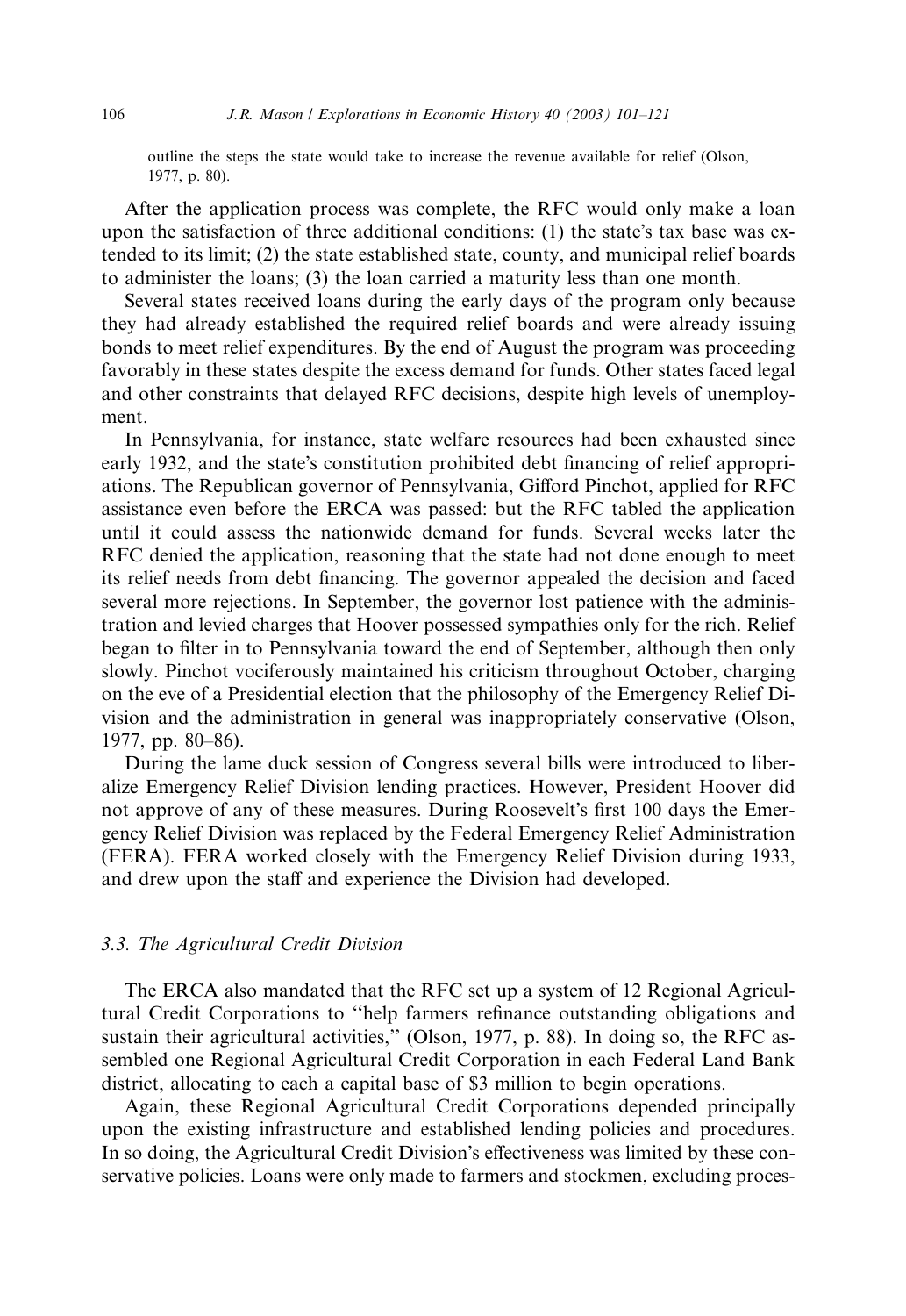sors, commission merchants, and cooperatives, and could only be obtained at the exorbitant interest rate of 7%. Furthermore, the loans could be made only for refinancing and the cost of seed, cultivation, harvesting, and marketing. Unsurprisingly, by November only \$5 million was lent through the entire Agricultural Credit Division. Under Roosevelt, the Commodity Credit Corporation was established to take over the functions of the Agricultural Credit Division. The Commodity Credit Corporation lent directly to businessmen as well as farmers and bankers at more reasonable rates of interest (Olson, 1977, pp. 86–90).

#### 4. Political pressures for RFC assistance

The RFC was often pressured for assistance by state and federal officials during the banking panics of the Great Depression. One of the earliest and well-known instances occurred during the Chicago banking panic of June 1932. Prior to the panic, the city of Chicago experienced a dire fiscal crisis. Chicago banks supported the city during this period by purchasing city tax anticipation certificates to avert a municipal default. When banks suffered from local business failures and other economic pressures, bankers and city officials visited Washington to petition Congress and the RFC for assistance. The delegation was rebuffed and returned to Chicago on June 22, 1932, the day the bank panic erupted.

During the Chicago panic the Central Republic Bank, owned by Charles Dawes (who was well-connected to the Hoover administration), was given two RFC loans totaling \$90 million, the largest total to any one bank in the RFCs history. There is considerable controversy in the historical record surrounding these loans. Although the popular belief is that Dawes exploited his political connections to obtain these loans, Dawes maintained he only wanted to liquidate Central Republic in an orderly fashion and other Chicago bankers felt that closing the Central Republic in late June would only add to the crisis. According to Dawes, those bankers demanded the Central Republic be kept open temporarily with RFC assistance and the RFC concurred. In fact, several months after the crisis the Central Republic was voluntarily liquidated and Dawes chartered a replacement bank that purchased most of the assets to speed depositor recoveries. In any case, these events led to the publication of the names and amounts given to all RFC borrowers and aid recipients starting in July  $1932.<sup>3</sup>$ 

In July 1932, the Wingfield chain of banks in Nevada began to experience difficulties. The Wingfield chain of banks was the largest in Nevada. Furthermore, Wingfield's banks handled most of the financing for Nevada's industry and all the state's public funds. The RFC estimated that Wingfield's banks held  $65\%$  of the deposits and made 75% of all commercial loans in the state during 1932. Prior to the

<sup>&</sup>lt;sup>3</sup> Publication requirements were stipulated in the ERCA. Note the reports were only made public while Congress was in session, with the exception of the first recess after July 1932. A summary report covering the inception of the agency to July 1932 was issued to Congress January 1933.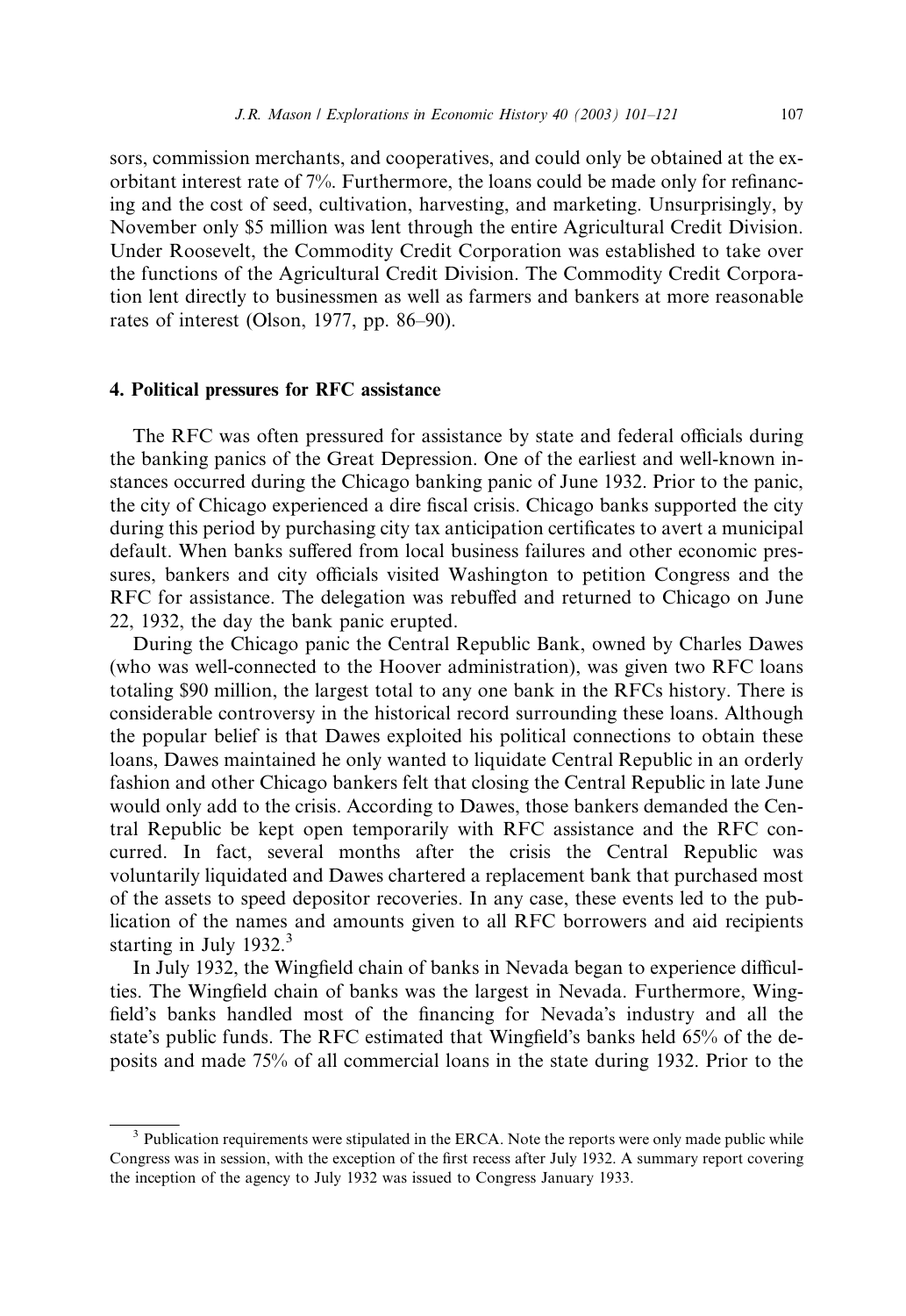suspension of the Wingfield chain, the RFC had already loaned over \$5 million to various banks in the chain (Doti and Schweikart, 1991, pp. 116–119; Kennedy, 1973, p. 62; Olson, 1977, p. 94; 1975, p. 153).

After liquidating many of the chain's best assets to meet the demands of the RFC. the banks had little left to meet the demands of depositors when a run began in July. In late October, ''[George] Wingfield appealed to Governor Fred B. Balzar for a bank holiday to allow liquidation of some of his personal assets for application to the bank's capital structures." After consulting with President Hoover and pleading for additional funds from the RFC, Governor Balzar declared a general business holiday beginning November 1, 1932 (Doti and Schweikart, 1991, p. 118; Olson, 1975, p. 156).<sup>4</sup>

While Wingfield made plans for a private reorganization, a special team of RFC examiners was sent to Nevada to investigate the soundness of the system. Wingfield's appeals for loans from California correspondents were rejected, and the RFC refused further loans to the chain, as they had already earmarked many of the best assets for collateral on earlier loans.<sup>5</sup> On January 31, 1933, Senator Key Pittman demanded assistance from the Emergence Relief Division, claiming that the University of Nevada was preparing to close its doors, but his plea was rejected. The Wingfield chain finally went into receivership in November 1933 (Doti and Schweikart, 1991, pp. 118–123; Olson, 1975, pp. 157–158).

Similarly, Senators William E. Borah (R-ID) and John Thomas (R-ID) personally appealed for RFC assistance during the bank panic in Boise, Idaho. Such appeals attracted little in the way of assistance and failed to stem the crisis (Olson, 1975). Banking crises soon reached Louisiana. During January a large insurance company related to Hibernia Bank and Trust Company in New Orleans failed despite massive RFC assistance. By Friday evening, February 3, Hibernia could no longer continue to meet withdrawals. Senator Huey P. Long appealed to the RFC on the state's behalf. Long arranged a \$20 million loan from the RFC on the assertion that Hibernia's collapse would bring down correspondents as far away as Arkansas, Tennessee, and Texas. Unfortunately, the funds could not be delivered from the Federal Reserve until Monday, and the governor could find no pretext under which he could proclaim a legal holiday to avert widespread bank runs until that date. Long suggested a state holiday celebrating the 16th anniversary of the wartime severance of US diplomatic ties with Germany, trying to keep the real reason for the holiday a secret. When a newspaper attempted to publicize the crisis, Long ordered it seized by the militia. On Monday morning the Senator was first in line at Hibernia, depositing \$12,000 to illustrate his confidence in the institution (Kennedy, 1973, pp. 75–76; Olson, 1977, pp. 101–102).

 $4$  In the Governor's opinion, the state constitution did not permit a specific bank holiday.<br> $5$  Loans from California correspondents were ostensibly refused because the California banks would have rather used the opportunity to buy the chain at fire sale prices in order to enter the Nevada market. See Doti and Schweikart, pp. 134–140 for a discussion of A.P. Gianninis attempts to establish the largest bank in California, and make incursions into the Pacific Northwest and Southwest during this period.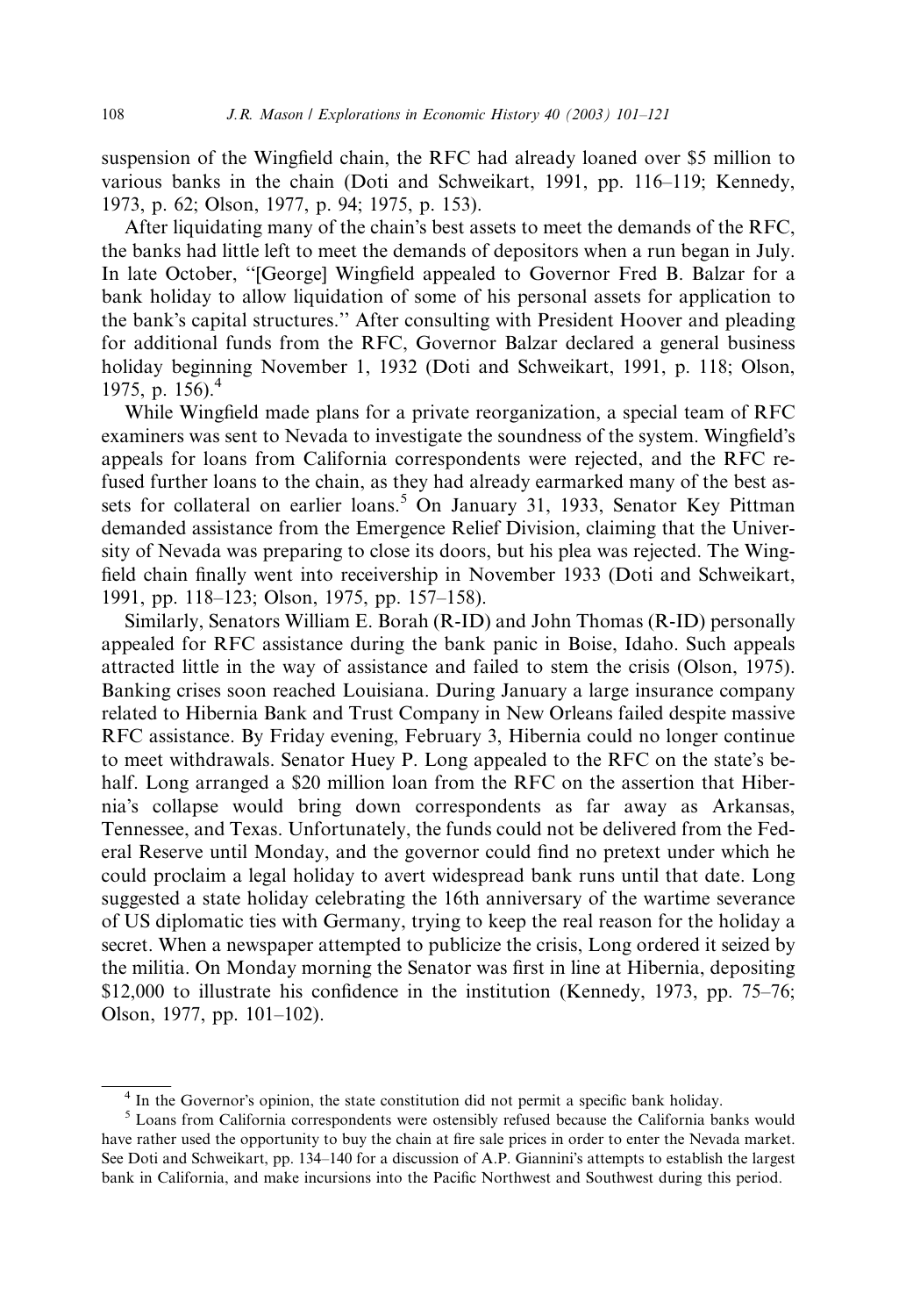At the same time, an even larger crisis was brewing in Detroit. Most of the banking activity in Michigan centered on two large holding companies, the Detroit Bankers Company and the Guardian Detroit Bank, both of which suffered from loans to the depressed auto industry. In January 1933, the Guardian group began applying for assistance from the RFC. Senator Couzens of Michigan visited the offices of the RFC in Washington to ask for special consideration because of the prominent stature of the bank within the state. The RFC agreed to loan a significant sum to the Guardian group on the condition that Henry Ford, a fierce rival of Couzens, agree to freeze his deposits in the system. $6$  At first, Ford seemed compliant, but as the loan was about to be approved he changed his mind. Ultimately, the governor of Michigan was forced to proclaim an eight-day banking holiday beginning February 14, 1933 (Jones, 1951, pp. 54–71; Kennedy, 1973, pp. 77–102; Olson, 1977, pp. 101–104).

## 5. Modeling the effects of political influence on RFC assistance

Kroszner (1994) has produced the only study of the effects of political influence on RFC assistance, focusing on political considerations surrounding the preferred stock program between 1933 and 1935. He found no evidence of direct political influence from the House or Senate, but argued that the distribution of funds may have been influenced by the Executive branch and members of the House Banking Committee. In contrast, I find little role for influence over the pattern of RFC assistance between the agencys inception in 1932 and the end of 1933.

Most of the House and Senate votes against the initial RFC bill came from midwestern states that probably desired more agricultural support than that provided in the original bill.<sup>7</sup> Nevertheless, the initial bill passed by the substantial bipartisan margins of 344-59 in the House and 76-12 in the Senate.

Prior to December 1934, the RFC published aggregate quarterly data on the number assistance transactions per state, but not the amount. Hence the present paper analyzes the distribution of RFC assistance to banks, which were the predominant form of assistance during the entire period prior to December 1935. Between the agencys birth and July 31, 1932, assistance to banks comprised over 74% of total RFC assistance granted. Even with the passage of the ERCA in July 1932 and other New Deal programs after March 1933, assistance to banks was still 66% of the total up to the eve of the presidential election in November 1932, and 51% of total assistance to December 31, 1935 (RFC Quarterly Reports, various years).

Table 1 tests the differences between the mean levels of RFC assistance to banks between February 1932 and March 1933 (as a proportion of total deposits of each state on December 31, 1931) in states whose legislators voted for and against the

<sup>&</sup>lt;sup>6</sup> Ford's deposits in the Guardian system totaled about \$32.5 million at the time (Jones, 1951, p. 61). <sup>7</sup> Evidence for this view is supported by the fact that subsequent legislation gave much more assistance

for mortgage lending in general, and agricultural marketing and export assistance in particular.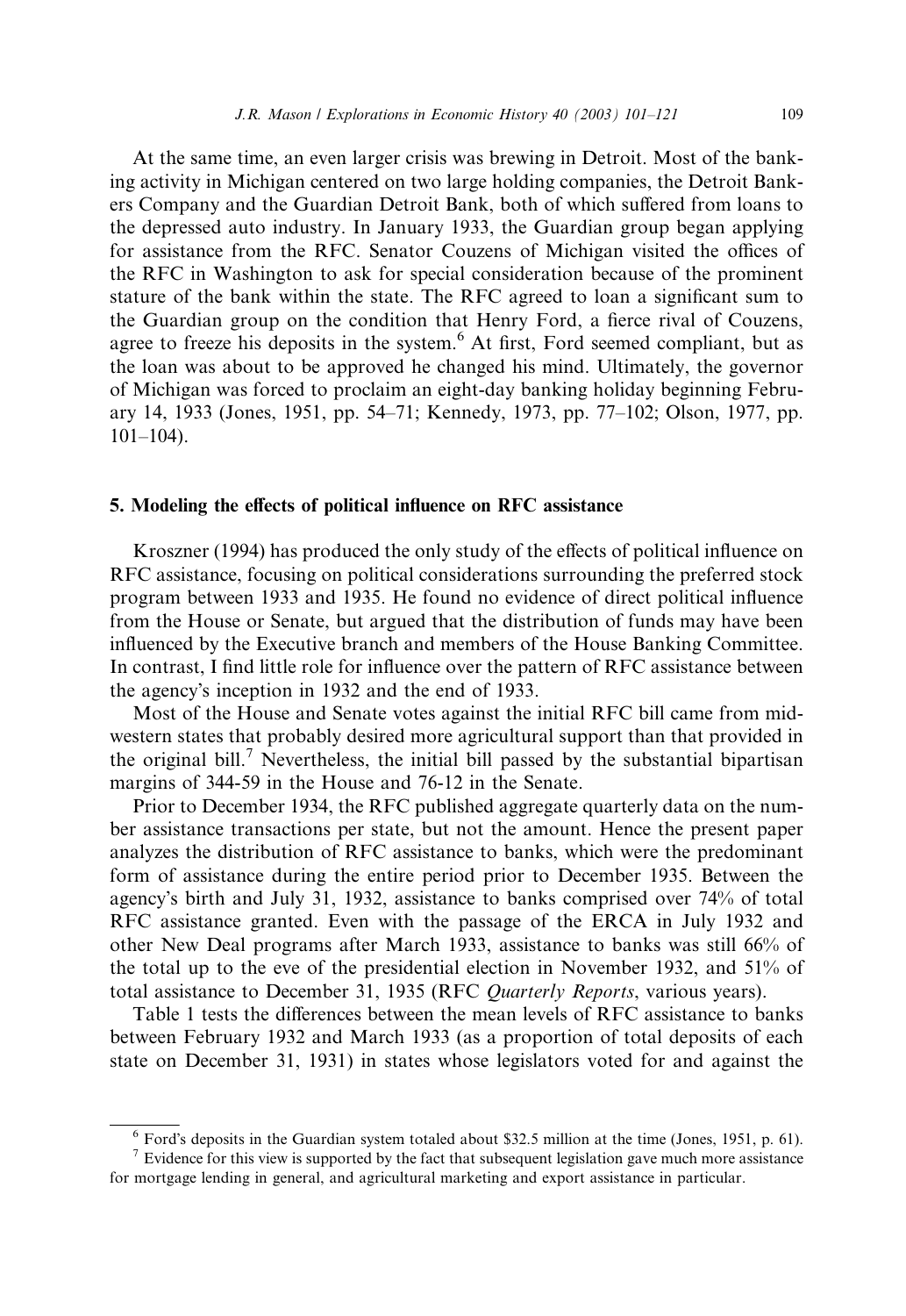|        |          | Nay    | Yea    | Test statistics for differences between the means |         |
|--------|----------|--------|--------|---------------------------------------------------|---------|
| Senate | Mean     | 0.0289 | 0.0413 | t Statistic                                       | $-1.33$ |
|        | Variance | 0.0004 | 0.0016 | t Critical two-tail                               | 2.08    |
|        | Number   | 8      | 41     | $P(T \le t)$ two-tail                             | 0.20    |
| House  | Mean     | 0.0377 | 0.0404 | t Statistic                                       | $-0.25$ |
|        | Variance | 0.0014 | 0.0015 | t Critical two-tail                               | 2.02    |
|        | Number   | 20     | 29     | $P(T \leq t)$ two-tail                            | 0.81    |

t Tests of differences between the means of state level aggregate RFC loans/total bank deposits by voting behavior on the initial RFC bill

Note. The actual House vote for the RFC bill was 344-59 and the Senate vote was 76-12. In the table above, a state is considered to have voted ''No'' on the Initial RFC bill if any one of its Senators or Representatives voted against it. RFC assistance is that authorized between February 2, 1932 and March 1, 1933. Total Deposits are those of all banks on December 31, 1931. Similar results are obtained using the total amount of RFC assistance, without normalizing for the size of the state.

RFC bill.<sup>8</sup> RFC assistance data is found in the published and unpublished Monthly Report of Activities of the Reconstruction Finance Corporation. Total deposits were obtained from All Bank Statistics. The tests in Table 1 show no statistical difference between amounts received in states voting for or against the RFC bill. However, this analysis does not take into account co-varying influences of the depression that may obscure political influence.

To investigate whether political influence was a decisive factor in allocating assistance, I use two models to capture the effects of political influence on RFC assistance. First, I begin by using ordinary least squares models where the dependent variable is the ratio of RFC assistance to total deposits in each state. The first two variables in the OLS models are Wright's (1974) political productivity index for the Democratic Party for the 1928 or 1932 elections and each index's standard deviation of the Democratic presidential vote share. The productivity index variables measure the value of a state's votes, weighted by the number of electoral votes it could supply, and the probability that the state could be attracted to the party. The standard deviations are included, ''...to capture the diminishing returns of spending in low-variance states... Other things being equal, the government should spend more in a state with high variance than one with low variance, even if both have identical initial [index numbers] (provided the budget is large enough to reach the point of diminishing returns in both states)'' (p. 32). Wright (1974) and Wallis (1987, 1991) find that these variables provide a surprising amount of explanatory power for New Deal expenditures as a whole, and are positively related to the overall

Table 1

<sup>&</sup>lt;sup>8</sup> RFC authorizations, rather than disbursements, are used throughout the analysis that follows. Authorizations are more important than actual disbursements, since they are often by themselves sufficient to prevent failure in a panic (Ebersole, 1993, p. 475). Additionally, it may be argued that politicians may be interested more in the absolute amount authorized to their state rather than the size of the authorizations relative to the size of the state. The results established here generalize to the analysis of absolute amounts authorized by the RFC.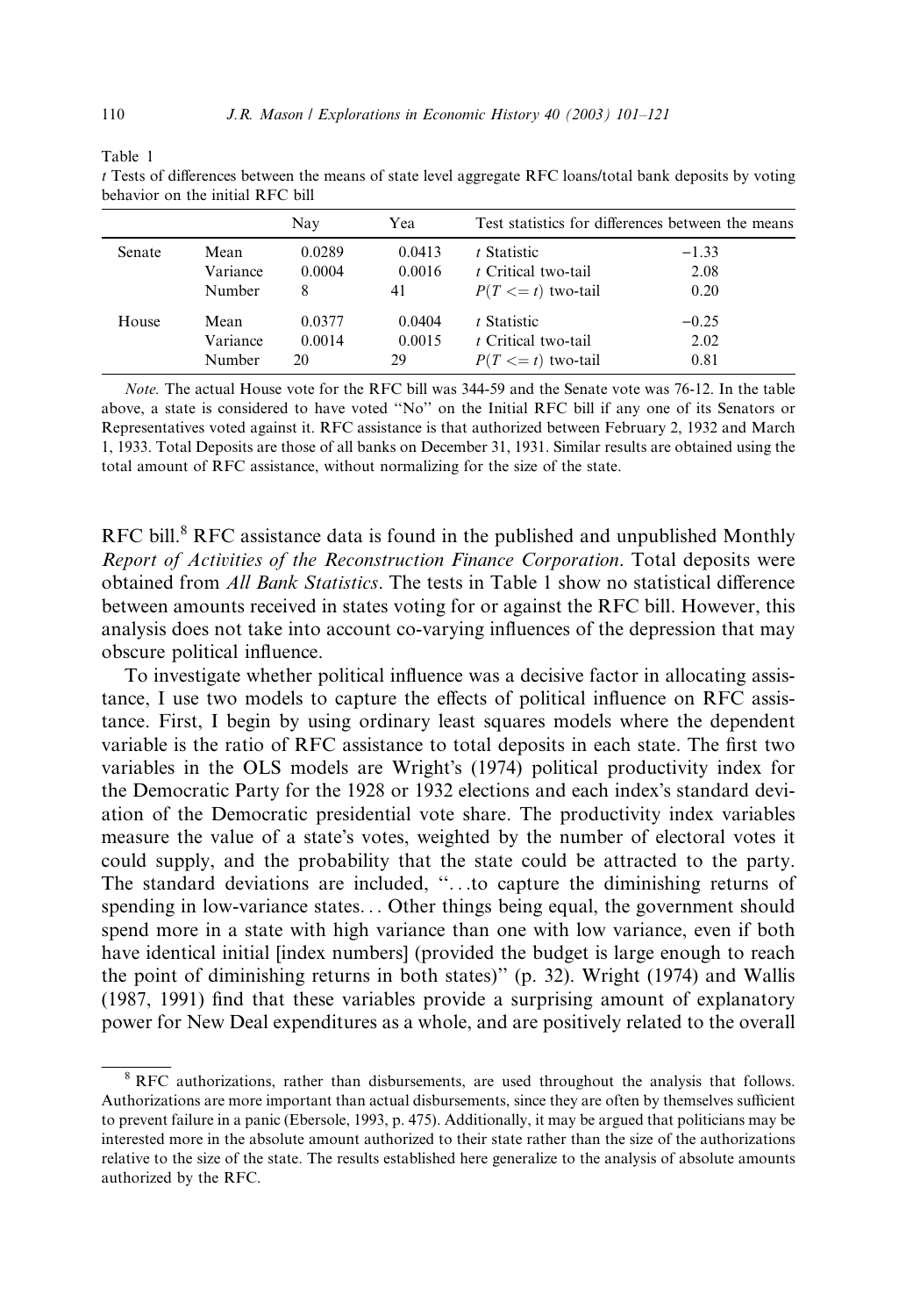amount of New Deal assistance during the Roosevelt administration.<sup>9</sup> If Hoover attempted to distribute RFC funds in a manner that would increase his chances in the 1932 elections, a negative statistically significant coefficient would be expected on the political productivity variable and a positive statistically significant coefficient would be expected on the standard deviation.

The Congressional committee variables are taken from the Congressional Directory (United States Congress, Various Years). The key committees chosen for analysis are the House Banking, Rules, and Executive Committees, and the Senate Banking, Finance, Rules, and Appropriations Committees. The variables consist of the tenure of committee members whose homes are in a state as a proportion of the tenure of all Senators or Representatives in that state. These variables should capture the political clout of the legislators; and, at least for representatives, hold constant the degree of influence the legislator would be expected to have over RFC assistance decisions at the state level. All things equal, I expect that these legislators may have influenced RFC assistance more than other junior members of Congress (see Anderson and Tollison, 1991, 1993).

It is widely acknowledged that state banks fared worse than national banks during the Great Depression. I adjust for the share of national banks in the state by including the ratio of total assets of national banks to total assets of all banks in 1931 (from All Bank Statistics). If the above assertion is correct I expect a negative coefficient on this variable. The lagged ratio of total deposits in failed banks (from the Federal Reserve Bulletin) to total deposits in all banks (from All Bank Statistics) in 1929 is included to control for expected bank weakness. The lagged variable is constructed to coincide with the dates used for the dependent variables. For instance, the first dependent variable in column one of Table 3 employs assistance granted from the RFCs inception, February 2, 1932, through October 31, 1932, as a percent of total deposits in all banks on December 31, 1931. Lagged measures begin on December 31, 1929 and continue up to the starting date of the period covered by the dependent variable, in the present example, January 31, 1932. If states with greater banking difficulties attracted more RFC assistance than others, I expect the sign on this coefficient to be positive.

Farm population as a proportion of total population in 1930 is included to adjust for the residual effects of agricultural difficulties. In the event that political influence did not have a statistically significant effect on loan distribution, I would expect this variable to have a positive effect on the amount of assistance going to the state. I also include the percent change in real personal income from 1929 to 1932. This should act as a proxy for the effects of the Depression on differing regions. I expect that the percent change in personal income is inversely related with RFC assistance in the absence of political influence. The sources of these data are the 1930 Census of Population and Historical Statistics of the US, respectively. Summary statistics for all variables are included in Table 2.

<sup>&</sup>lt;sup>9</sup> I thank John Wallis for providing me with the data and code used to compute these indices.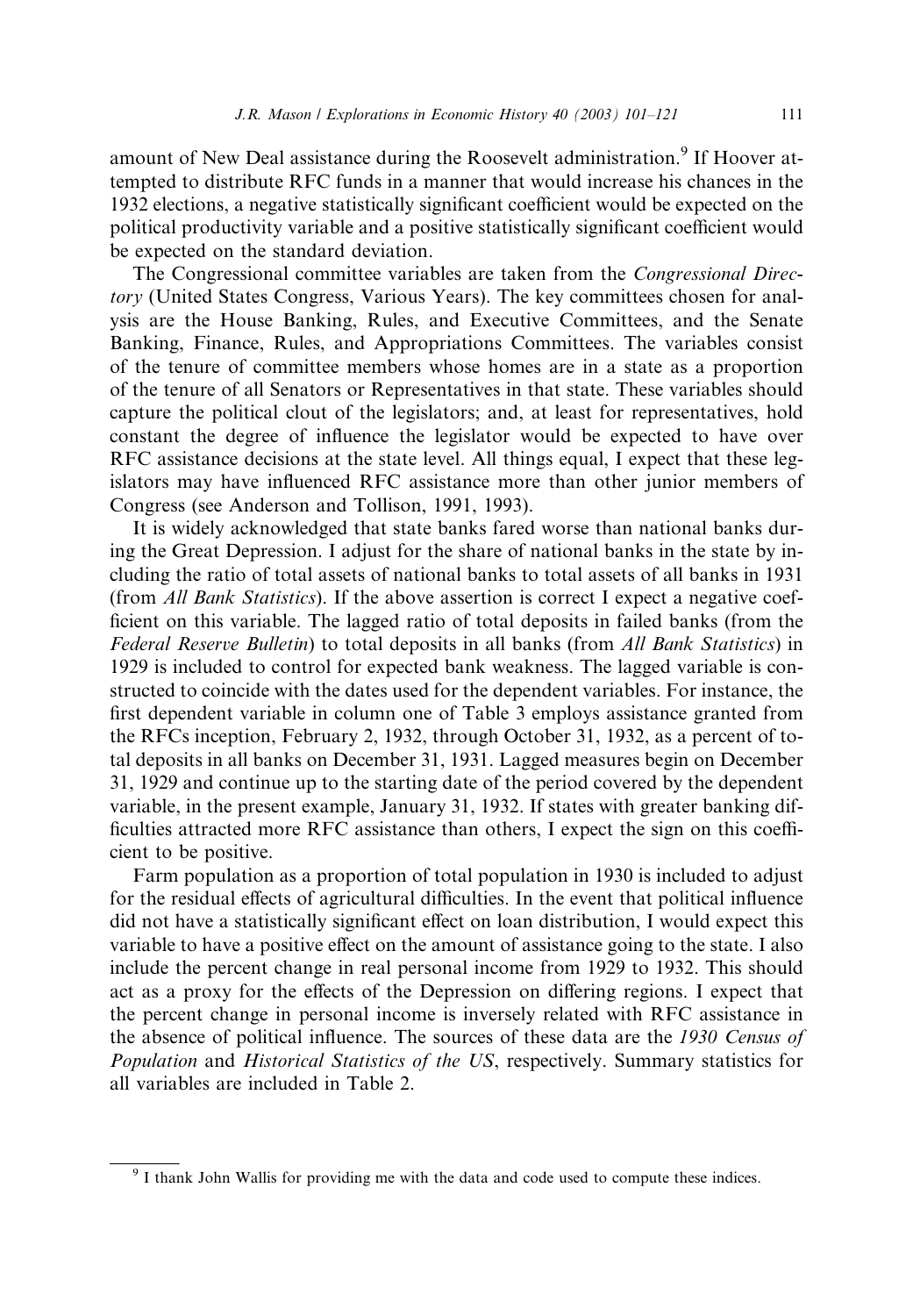The specification in Table 3 models the state-level distribution of RFC assistance as a function of political and economic variables. As in Table 1, the dependent variables in Table 3 are total loans to banks in the state divided by total deposits in banks on December 31, 1931. Since incumbent political beliefs may have changed with the 73rd Congress, regression results are included for periods before and after the elections of November 1932 and the inauguration of March 1933. The most

Table 2 Summary statistics

 $\overline{a}$ 

| Variable                                                           | $\cal N$ | Mean      | SD        |
|--------------------------------------------------------------------|----------|-----------|-----------|
| Total Bank Deposits Dec. 1931 (\$ thousands)                       | 49       | 935,113   | 2,161,558 |
| Total Bank Deposits Dec. 1929 (\$ thousands)                       | 49       | 1,182,490 | 2,538,315 |
| Amount of RFC Assistance Feb. 1932-Oct. 1932/Total Bank            | 49       | 3.137     | 2.924     |
| Deposits Dec. 1931                                                 |          |           |           |
| Amount of RFC Assistance Nov. 1932–Dec. 1935/Total Bank            | 49       | 2.172     | 2.924     |
| Deposits Dec. 1931                                                 |          |           |           |
| Amount of RFC Assistance Feb. 1932–Feb. 1933/Total Bank            | 49       | 3.928     | 3.767     |
| Deposits Dec. 1931                                                 |          |           |           |
| Amount of RFC Assistance Mar. 1933-Dec. 1935/Total Bank            | 49       | 1.381     | 2.027     |
| Deposits Dec. 1931                                                 |          |           |           |
| Wright's Index of Political Productivity for the Democratic        | 48       | 0.428     | 0.516     |
| Party, 1892-1928                                                   |          |           |           |
| Standard Deviation of Democratic Vote Share, 1892-1928             | 48       | 8.656     | 4.543     |
| Wright's Index of Political Productivity for the Democratic        | 48       | 0.392     | 0.376     |
| Party, 1986-1932                                                   |          |           |           |
| Standard Deviation of Democratic Vote Share, 1896-1932             | 48       | 9.588     | 4.094     |
| Proportion of Representatives' Tenure on the Banking Committee     | 48       | 4.281     | 8.857     |
| Proportion of Representatives' Tenure on the Rules Committee       | 48       | 2.864     | 7.417     |
| Proportion of Representatives' Tenure on the Executive Committee   | 48       | 4.899     | 14.596    |
| Proportion of Senators' Tenure on the Banking Committee            | 48       | 13.531    | 25.508    |
| Proportion of Senators' Tenure on the Finance Committee            | 48       | 19.451    | 32.600    |
| Proportion of Senators' Tenure on the Rules Committee              | 48       | 17.038    | 32.390    |
| Proportion of Senators' Tenure on the Appropriations Committee     | 48       | 23.398    | 33.728    |
| Total Assets of National Banks/Total Assets of All Banks           | 49       | 0.545     | 0.511     |
| Deposits in Failed Banks Dec. 1929-Jan. 1932/Total Bank            | 49       | 6.216     | 6.293     |
| Deposits Dec. 1929                                                 |          |           |           |
| Deposits in Failed Banks Dec. 1929-Nov. 1932/Total Bank            | 49       | 8.043     | 6.990     |
| Deposits Dec. 1929                                                 |          |           |           |
| Deposits in Failed Banks Dec. 1929-Mar. 1933/Total Bank            | 49       | 9.800     | 8.622     |
| Deposits Dec. 1929                                                 |          |           |           |
| Farm Population as Percent of Total Population, 1930               | 49       | 29.349    |           |
| Percent Change in Real Personal Income, 1929-1932                  | 48       | $-0.287$  | 0.079     |
| Number of Failed Banks/Total Number of Banks Dec. 1931             | 46       | 5.844     | 4.782     |
| Number of RFC Bank Loans/Total Number of Banks Dec. 1931           | 46       | 41.192    | 20.604    |
| Amount of RFC Bank Loans/Total Bank Deposits Dec. 1931             | 46       | 3.190     | 2.974     |
| Emergency Relief Division Grants Jul.-Oct. 1932/Personal           | 46       | 0.322     | 0.621     |
| Income 1932                                                        |          |           |           |
| Self-Liquidating Project Loans Jul.-Oct. 1932/Personal Income 1932 | 46       | 0.634     | 2.727     |
| Percent of Congressional Races Won by Incumbents                   | 46       | 63.488    | 35.186    |
| Percent of Congressional Races Won by Democrats                    | 46       | 75.584    | 32.962    |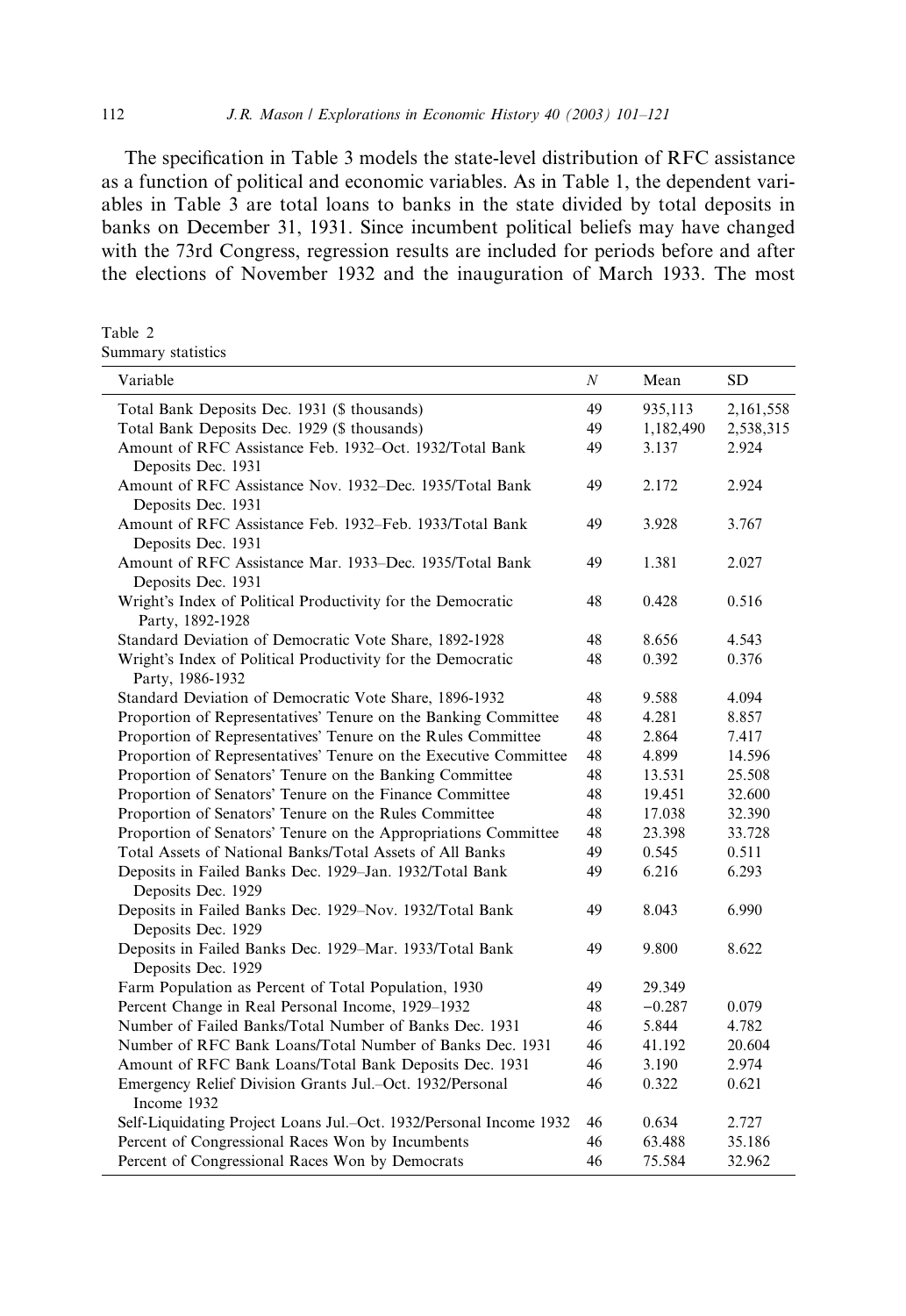straightforward results are obtained in the first and fourth columns of Table 3, both of which exclude the lame duck session. The results suggest that incumbent political influence did not play a meaningful role in the distribution of RFC assistance decisions prior to the 1932 elections, nor did they do so afterward. The major influences on the distribution of RFC assistance in Table 3 prior to the election are banking distress, as measured by the percentage of deposits in failed banks in the state, and political productivity for the Democratic Party. After the election there is little evidence that politics influenced RFC assistance.

The coefficients on Wright's index of political productivity prior to the election and inauguration (specifications 1 and 2) indicate that states whose votes were important to the Democrats may have received higher than average levels of loans before the 1932 presidential election. However, Hoover was a Republican. Since the standard deviation in these specifications is not statistically significant, this result was not part of a plan to court otherwise Democratic swing states. Thus Hoover did not benefit significantly from RFC assistance. No political productivity index or standard deviation is statistically significant after the 1932 election. The distribution of RFC assistance worked against the incumbent in the 1932 election and was neutral afterwards.

Among the Congressional committee variables, only the Senate Banking Committee tenure is statistically significant before the election but it has the wrong sign. Senator Couzens of Michigan was a member of the Senate Banking Committee, though assistance relating to the Detroit banking crisis was not forthcoming until after the election. Other powerful members of the Committee were from Florida (Fletcher), Virginia (Glass), and South Dakota (Norbeck), none of which are known to have experienced egregious banking difficulties prior to the election.

Only the coefficient for the Senate Appropriations Committee is statistically significant after the inauguration, although it loses significance when the lame duck period is excluded (column 4). It is unclear why the Appropriations Committee would command RFC assistance during the lame duck period, especially given Hoover's inaction during the period. Powerful members of the Appropriations Committee were from Maine (Hale), Tennessee (McKellar), Wyoming (Kendrick), New Hampshire (Keyes), and Virginia (Glass), again states whose banking experiences during the Depression were not exceptional. Although Maryland did experience some banking difficulties leading up to the inauguration, its Senator (Tydings) ranked only 10th on the Committee in terms of tenure.

Taken as a whole, the political variables appear to be poor predictors of the distribution of RFC loan assistance. In the models prior to the election, F-tests of joint significance reject the hypothesis that the political variables do not add statistically significant predictive power to the model. Of course, it is important to realize that this predictive power primarily arises from the estimated coefficients for political productivity and membership on the Senate Banking Committee, both of which have the wrong sign. In models after the election/inauguration, F-tests of joint significance cannot reject the hypothesis that the political variables do not add statistically significant predictive power to the model.

The influence of national banks is statistically insignificant in columns 1 and 2, though the coefficients have the expected sign. The only economic variable that is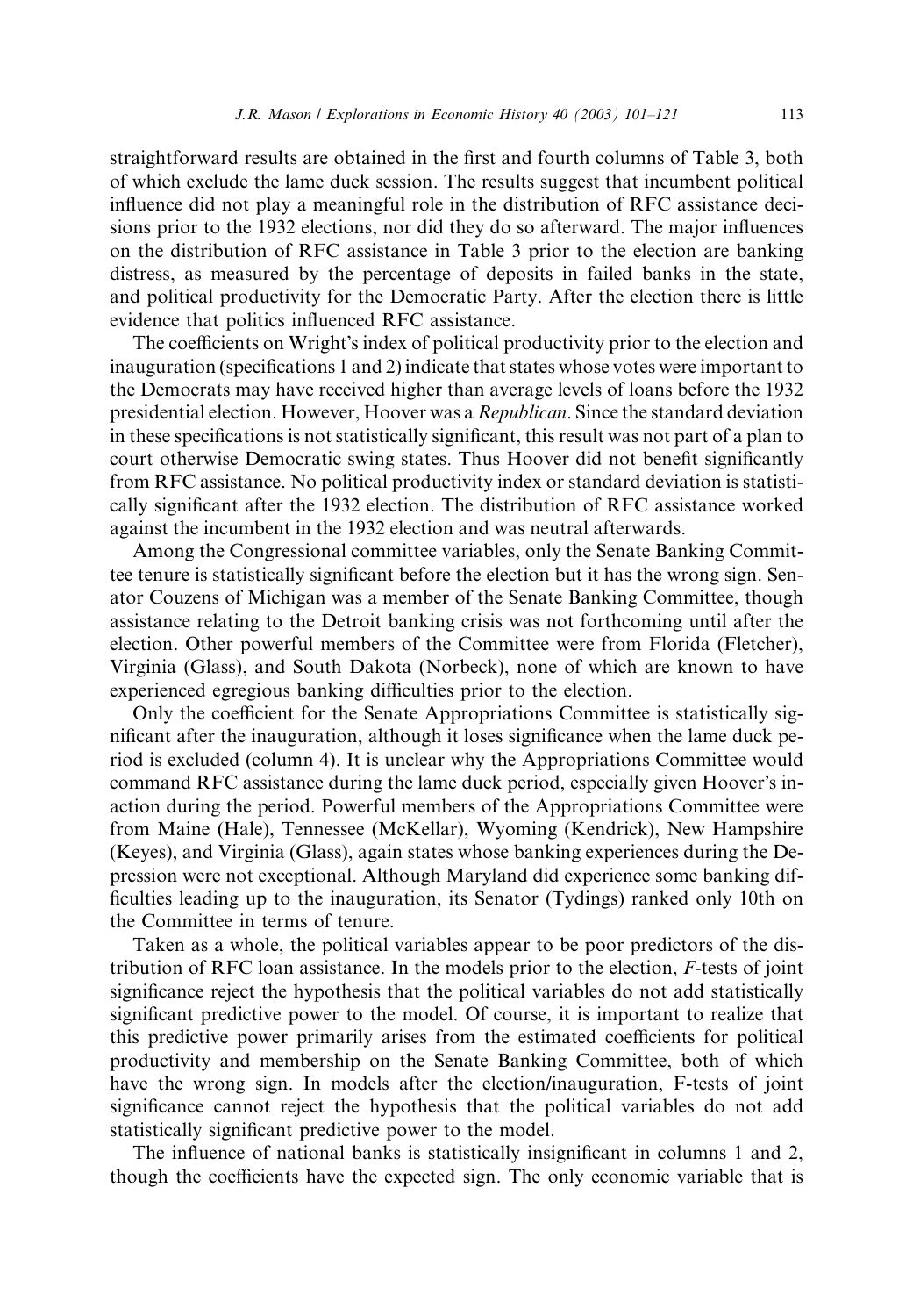Table 3OLS regression results for RFC assistance

| RFC Loans to Banks/Total Deposits in All Banks <sub>Dec.31.1931</sub><br>Dependent variable |                   |                    |                    |                    |  |  |
|---------------------------------------------------------------------------------------------|-------------------|--------------------|--------------------|--------------------|--|--|
| Time period                                                                                 | Jan 1932-Oct 1932 | Jan 1932–Feb       | Nov $1932 - Dec$   | Mar 1933–Dec       |  |  |
|                                                                                             | (excludes lame    | 1933 (includes     | 1933 (includes)    | 1933 (excludes     |  |  |
|                                                                                             | duck session)     | lame duck session) | lame duck session) | lame duck session) |  |  |
|                                                                                             | (1)               | (2)                | (3)                | (4)                |  |  |
| Number of observations                                                                      | 49                | 49                 | 49                 | 49                 |  |  |
| R-squared                                                                                   | 0.440             | 0.493              | 0.375              | 0.406              |  |  |
| Adjusted R-squared                                                                          | 0.226             | 0.299              | 0.136              | 0.178              |  |  |
| Variable                                                                                    | Coefficient       | Coefficient        | Coefficient        | Coefficient        |  |  |
|                                                                                             | <b>SE</b>         | <b>SE</b>          | <b>SE</b>          | <b>SE</b>          |  |  |
| Constant                                                                                    | 2.231             | 2.697              | 0.636              | $-0.227$           |  |  |
|                                                                                             | 1.916             | 2.351              | 2.072              | 1.372              |  |  |
| Wright's Index of Political Productivity for the Democratic Party                           | 1.858**           | $2.363**$          | $-0.160$           | $-0.311$           |  |  |
|                                                                                             | 0.830             | 1.018              | 1.175              | 0.845              |  |  |
| Wright's Standard Deviation of Democratic Share of Votes                                    | 0.082             | 0.027              | $-0.188$           | $-0.120$           |  |  |
|                                                                                             | 0.101             | 0.123              | 0.123              | 0.082              |  |  |
| Proportion of Representatives' Tenure on the Banking Committee                              | 0.036             | 0.041              | 0.033              | 0.036              |  |  |
|                                                                                             | 0.056             | 0.069              | 0.061              | 0.041              |  |  |
| Proportion of Representatives' Tenure on the Rules Committee                                | 0.060             | 0.040              | $-0.046$           | $-0.021$           |  |  |
|                                                                                             | 0.058             | 0.071              | 0.063              | 0.042              |  |  |
| Proportion of Representatives' Tenure on the Executive Committee                            | 0.046             | 0.062              | 0.015              | 0.004              |  |  |
|                                                                                             | 0.032             | 0.039              | 0.033              | 0.022              |  |  |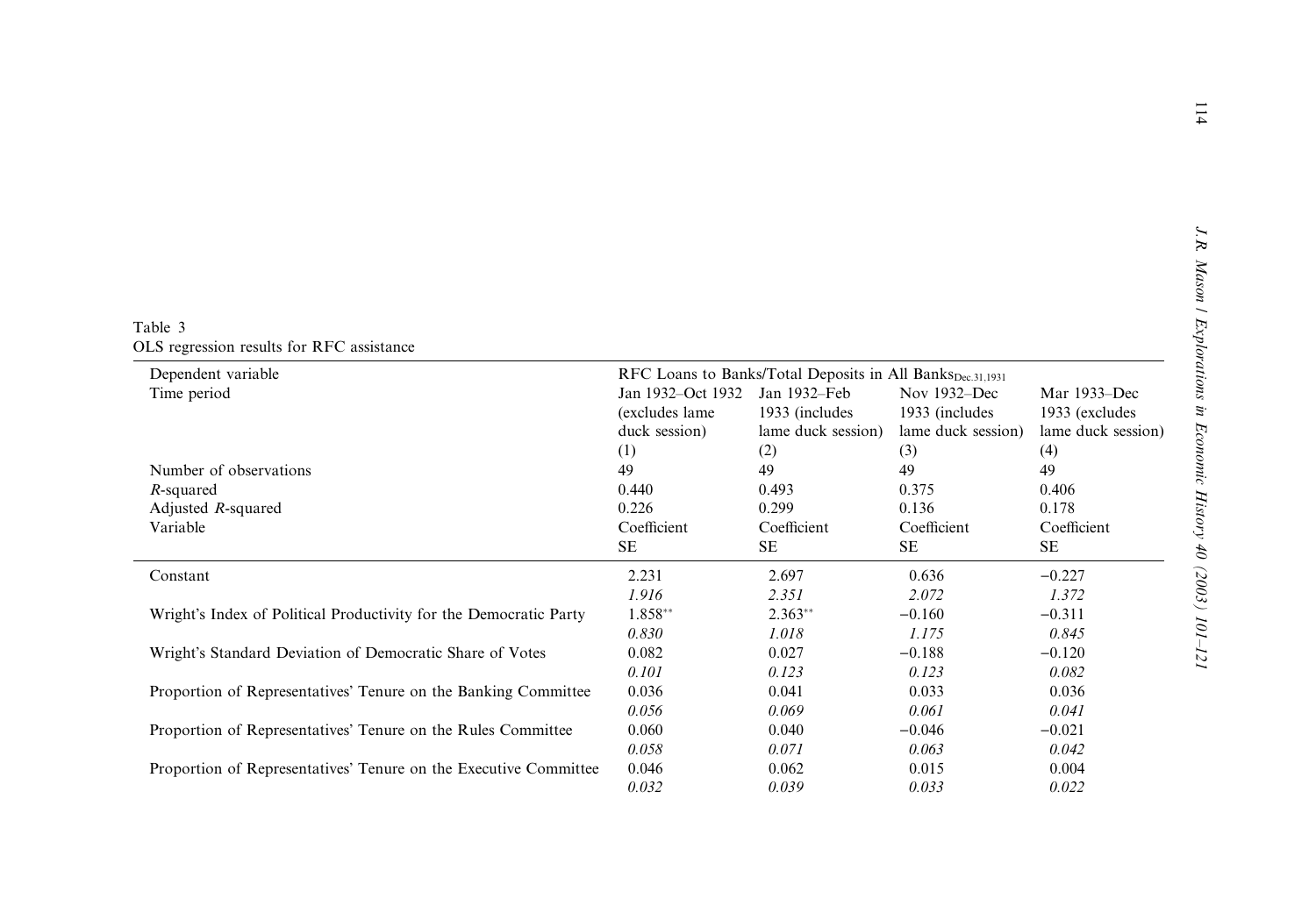| Proportion of Senators' Tenure on the Banking Committee                   | $-0.031*$ | $-0.041*$ | $-0.018$ | $-0.009$ |
|---------------------------------------------------------------------------|-----------|-----------|----------|----------|
|                                                                           | 0.017     | 0.021     | 0.017    | 0.011    |
| Proportion of Senators' Tenure on the Finance Committee                   | $-0.020$  | $-0.028$  | $-0.010$ | $-0.003$ |
|                                                                           | 0.015     | 0.018     | 0.015    | 0.010    |
| Proportion of Senators' Tenure on the Rules Committee                     | $-0.006$  | $-0.002$  | 0.005    | 0.001    |
|                                                                           | 0.015     | 0.018     | 0.016    | 0.011    |
| Proportion of Senators' Tenure on the Appropriations Committee            | 0.015     | 0.024     | $0.028*$ | 0.016    |
|                                                                           | 0.014     | 0.017     | 0.014    | 0.010    |
| Total Assets of National Banks/Total Assets of All Banks                  | $-0.466$  | $-0.983$  | 0.689    | 1.240    |
|                                                                           | 1.040     | 1.277     | 1.113    | 0.745    |
| Deposits in Failed Banks <sub>Dec. 31, 1929 to t</sub> /Total Deposits of | $0.230**$ | $0.276**$ | 0.064    | 0.024    |
| <b>Banks</b> Dec. $31, 1929$                                              |           |           |          |          |
|                                                                           | 0.094     | 0.115     | 0.088    | 0.041    |
| Farm Population as Percent of Total Population.                           | 0.019     | 0.037     | 0.033    | 0.009    |
|                                                                           | 0.035     | 0.043     | 0.035    | 0.023    |
| Percent Change in Real Personal Income <sub>1929-1932</sub>               | 8.102     | 8.103     | $-3.575$ | $-4.531$ |
|                                                                           | 7.211     | 8.847     | 7.971    | 5.061    |

*Note.* In the table above, t is the beginning of the time period observed. Thus for the first model above, Deposits in Failed Banks<sub>Dec. 31, 1929 to t</sub> consists of deposits of banks that failed between December 31, 1931 and January 1932.

\* Statistical significance at  $\alpha = 0.10$ .

\*\* Statistical significance at  $\alpha = 0.05$ .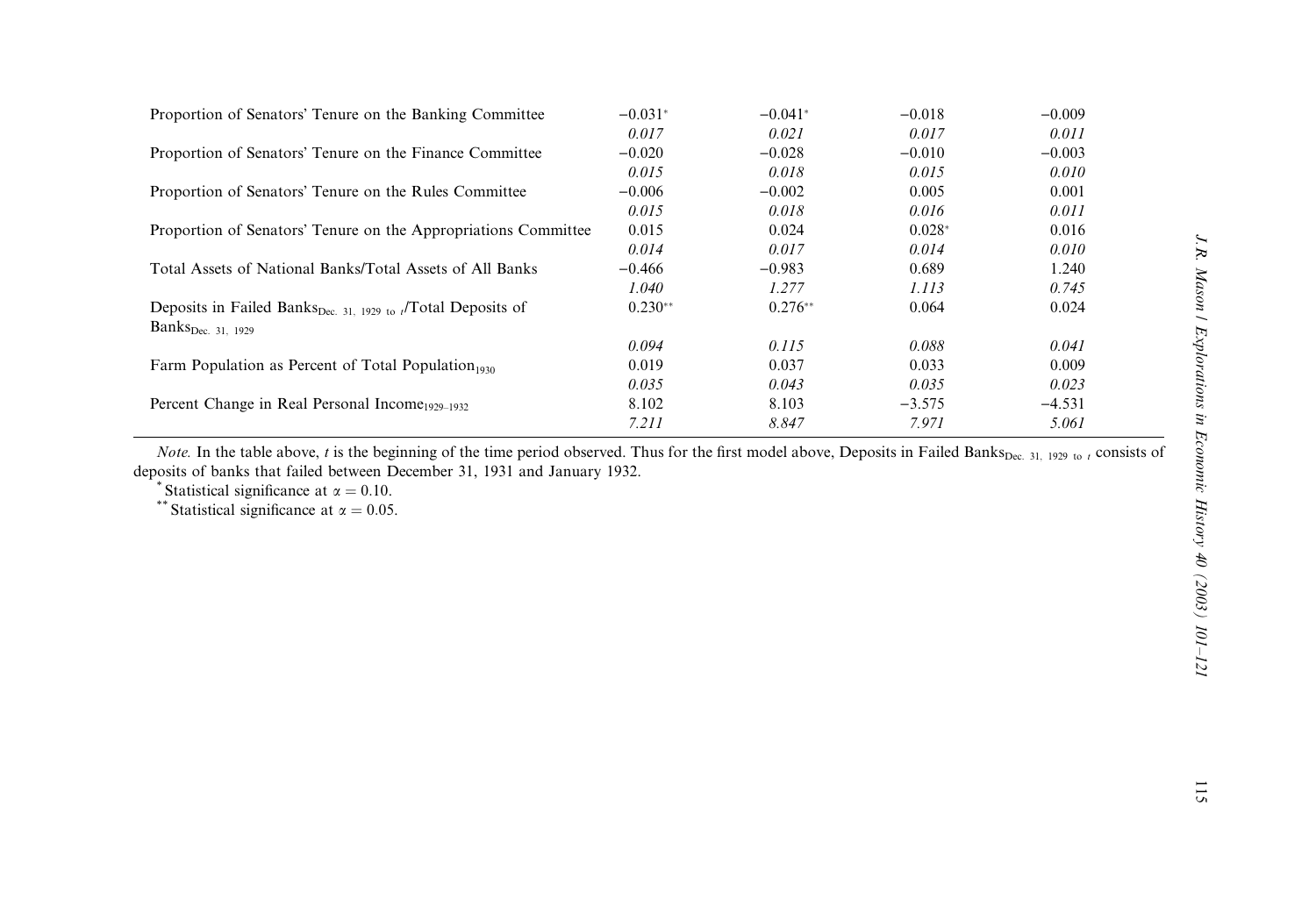statistically significant in the pre-election period is that for deposits in failed banks prior to February 1932. The coefficient for this variable in column 1 is 0.230, and in column 2 (including the lame duck period) is 0.276, indicating that a one standard deviation increase in the deposits in failed banks in the state (relative to total deposits in banks at December 31, 1929) is associated with an increase in RFC assistance of approximately 1.5% (relative to total deposits in banks December 31, 1931), or about a one-half standard deviation increase in RFC assistance. According to the summary statistics in Table 2, an additional one standard deviation increase of deposits in closed banks would be about \$74 million, which would attract about one quarter that amount (around \$20 million) in assistance to the state. Both the percent of farm population and the percent change in real personal income are positive, as expected, though statistically insignificant at conventional levels. Hence, economic conditions seem to have been more important to RFC loan distribution than politics during the pre-election period. Although the deposits in failed banks and farm population variables have the correct signs in the post-election/inauguration period neither of these is statistically significant at conventional levels. In summary, we can conclude from Table 3 that the primary determinant of RFC loan distribution across states before the election and inauguration was banking difficulties. Neither economic nor political influences seem to have affected the distribution of RFC assistance after the election and inauguration.

Another way to examine the role of politics in RFC lending is to examine the influence of RFC assistance on the Congressional election outcomes in November 1932. Here I analyze the responsiveness of RFC to *demands* placed upon them for funds, rather than whether the RFC supplied funds to maintain their bureaucratic interests.<sup>10</sup> Whether I examine the number of incumbents or the number of Democrats that won congressional seats, I find no reason to believe that RFC Bank Loan, Federal Emergency Relief, or Self-Liquidating Projects programs had any systematic effect on election outcomes. $^{11}$ 

The national bank share, the deposits of failed banks, farm population, and percent change in real personal income in the models in Table 4 are constructed the same as above. To these I add; the ratio of the number of failed banks to the total number of banks in December 31, 1929 (Federal Reserve Bulletin); the ratio of the number of RFC loans to banks to the number of banks on December 31, 1931 (the number of RFC loans is found in the RFC Monthly Reports and total number of banks in All Bank Statistics); the ratio of the amount of RFC loans to banks to

<sup>&</sup>lt;sup>10</sup> As a caveat, it is important to realize that this analysis cannot reject the view that economic conditions resulted in political appeals to the RFC that were ultimately successful. However, I am only concerned with such appeals in cases where the RFCs response was disproportionate to the magnitude of the crisis, and related to the petitioner's legislative clout. Thus the present analysis should distinguish RFC authorization levels that sharply deviated from those that would be appropriate from the standpoint of economic considerations. <sup>11</sup> Agricultural Credit loans were granted to regional Credit Corporations and cannot easily be tied to

particular states. Therefore Agricultural Credit assistance is not included in the analysis.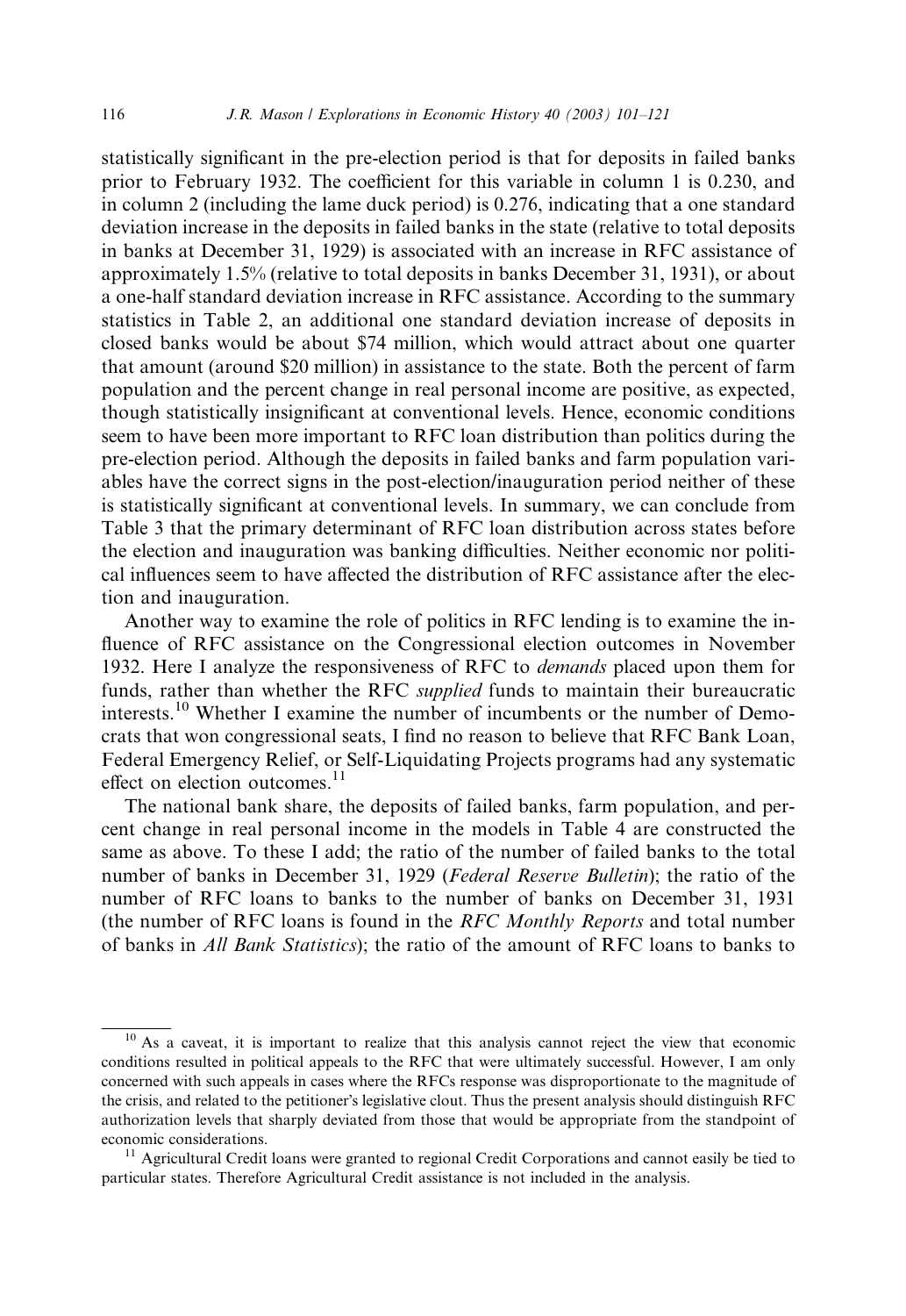| Dependent variable                                                                         |             | Proportion of races won by incumbents |             | Proportion of races won by democrats |  |
|--------------------------------------------------------------------------------------------|-------------|---------------------------------------|-------------|--------------------------------------|--|
| Number of observations                                                                     | 48          |                                       |             | 48                                   |  |
| Log-likelihood                                                                             | $-204.415$  |                                       |             |                                      |  |
| Restricted (Slopes = 0) $Log-L$ .                                                          | $-211.355$  |                                       | $-217.859$  |                                      |  |
| Variable                                                                                   | Coefficient | Marginal effect                       | Coefficient | Marginal effect                      |  |
|                                                                                            | <b>SE</b>   | <b>SE</b>                             | <b>SE</b>   | <b>SE</b>                            |  |
| Constant                                                                                   | $69.629**$  |                                       | 81.497**    |                                      |  |
|                                                                                            | 39.750      |                                       | 38.240      |                                      |  |
| Total Assets of National Banks/Total Assets of All Banks                                   | $-0.047$    | $-0.045$                              | $-0.063$    | $-0.063$                             |  |
|                                                                                            | 0.103       | 0.099                                 | 0.098       | 0.097                                |  |
| Banks Failed <sub>1932</sub> /Number of Banks <sub>Dec. 31, 1931</sub>                     | 1.404       | 1.351                                 | 0.610       | 0.603                                |  |
|                                                                                            | 2.194       | 2.110                                 | 2.022       | 1.999                                |  |
| Deposits in Failed Banks <sub>1932</sub> /Total Deposits of Banks <sub>Dec. 31, 1931</sub> | $-4.381*$   | $-4.214*$                             | 1.422       | 1.406                                |  |
|                                                                                            | 2.818       | 2.708                                 | 2.409       | 2.381                                |  |
| Farm Population as Percent of Total Population <sub>1930</sub>                             | 0.112       | 0.108                                 | 0.192       | 0.190                                |  |
|                                                                                            | 0.338       | 0.325                                 | 0.323       | 0.319                                |  |
| Percent Change in Real Personal Income <sub>1929-1932</sub>                                | $-0.585$    | $-0.563$                              | 0.527       | 0.521                                |  |
|                                                                                            | 0.967       | 0.930                                 | 0.927       | 0.916                                |  |
| Number of RFC Loans/Number of Banks <sub>Dec. 31, 1931</sub>                               | $-0.882**$  | $-0.848**$                            | $-0.014$    | $-0.013$                             |  |
|                                                                                            | 0.403       | 0.388                                 | 0.372       | 0.367                                |  |
| Amount of RFC Loans/Total Deposits of Banks <sub>Dec. 31, 1931</sub>                       | 2.760       | 2.655                                 | 2.097       | 2.073                                |  |
|                                                                                            | 2.465       | 2.371                                 | 2.318       | 2.292                                |  |
| Emergency Relief Division Grants/Personal Income <sub>1932</sub>                           | $-6.919$    | $-6.655$                              | 0.040       | 0.039                                |  |
|                                                                                            | 9.309       | 8.953                                 | 8.857       | 8.756                                |  |
| Self-Liquidating Projects/Personal Income <sub>1932</sub>                                  | $-2.050$    | $-1.972$                              | $-0.230$    | $-0.227$                             |  |
|                                                                                            | 2.054       | 1.975                                 | 1.947       | 1.925                                |  |

Table 4Tobit results of 1932 congressional election outcomes

Note. Races are defined as seats that are opposed in the election. Incumbent races exclude seats that are vacant prior to the election and new districts. \* Statistical significance at  $\alpha = 0.10$ .<br>\*\* Statistical significance at  $\alpha = 0.05$ .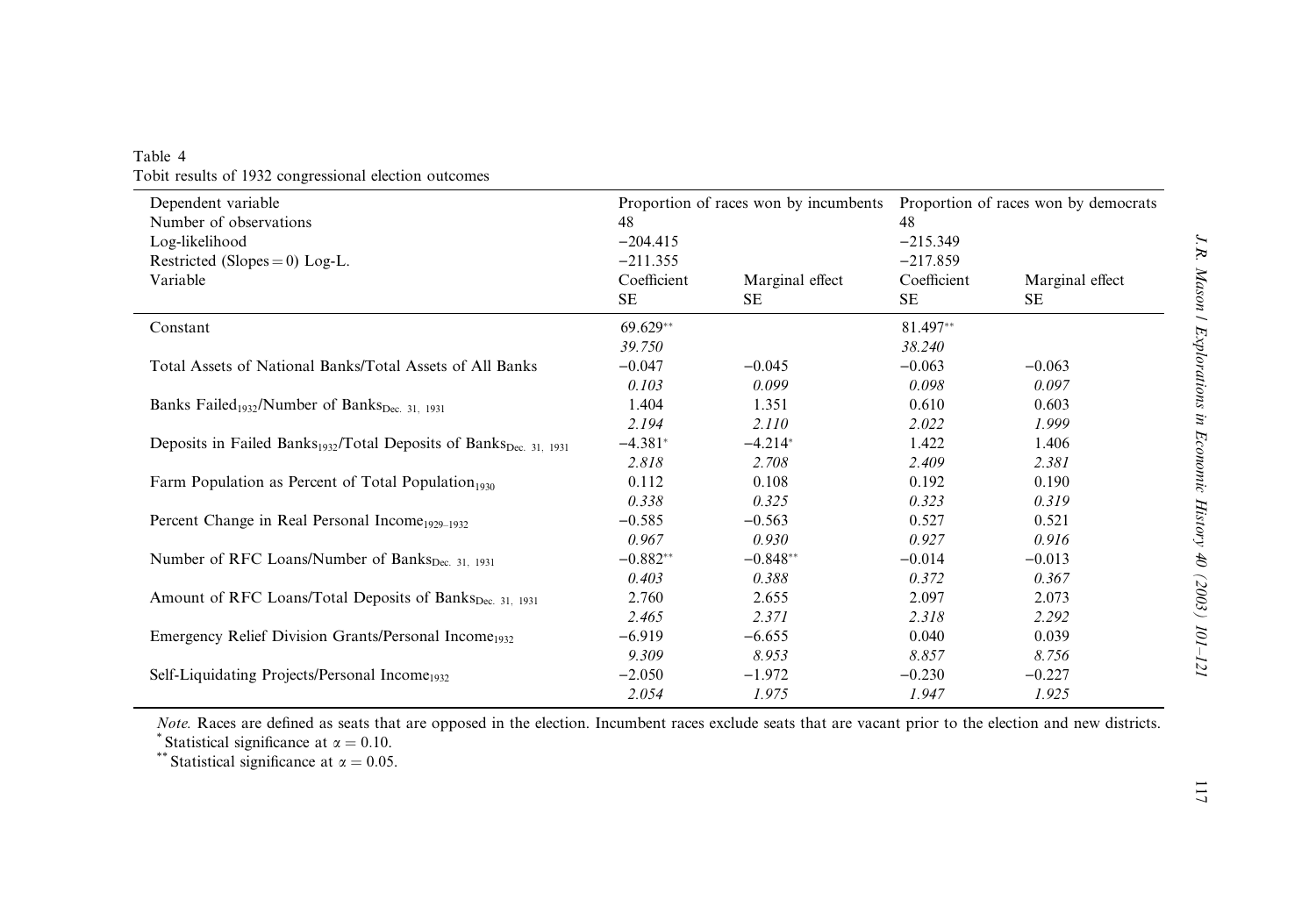total deposits in banks on December 31, 1931 (RFC loans are from the *RFC Monthly* Reports and total deposits of banks are from All Bank Statistics).

Additionally, I add Emergency Relief Division loans and Self-Liquidating Projects divided by 1932 state personal income. Emergency Relief Division loans were given directly to states to assist unemployment and work relief programs. Self-Liquidating Projects were construction projects sponsored by states, municipalities, or private companies to boost employment and ultimately pay for themselves through fees charged to users.<sup>12</sup> As described above, funds for Emergency Relief Division loans were limited and both state and federal politicians became embroiled in heated debates over how they should be distributed, and Self-Liquidating Projects were often slow to be approved. The Emergency Relief Division loans and Self-Liquidating Projects come from Monthly Reports of RFC Activity, while Historical Statistics of the US is the source for personal income.

The models in Table 4 estimate the outcomes of congressional races each state. If the incumbent did not participate in the election, I assume neither candidate would have had a directly observable opportunity to buy votes with RFC assistance.<sup>13</sup> Thus a single election is classified as a race only if the seat is contested, and if the incumbent participated. When viewed in this manner, there were 340 races for seats in the House and Senate in the November 1932 elections. I classify the outcomes of the races in two ways: those races won by incumbents and those won by Democrats. Both variables are skewed to the right of the distribution, with incumbents winning more than 70% of the races in half the states and Democrats winning over 90% of the races in more than half. Hence I use right-censored tobit specifications to estimate both models in Table 4.

The independent variables in Table 4 explain very little of the variation in election results across states. Only two of the independent variables are statistically significant at conventional levels: deposits in failed banks and the number of RFC loans going to banks in the state. While it is not entirely surprising that deposits in failed banks had a strong negative effect on the percentage of incumbents that won, it is striking that the higher the number of RFC loans, the greater the percentage of incumbent seats overturned. Calculations using the marginal effects of the estimators show that a one standard deviation increase from the mean in the level of deposits of failed banks as a proportion of total deposits in the state results in an estimated 40% decrease in the percentage of races won by incumbents. Aone standard deviation increase in the level of RFC loans as a proportion of total deposits produced an estimated 45% decrease in races won by incumbents. Voters may have felt RFC

 $12$  The Oakland-San Francisco Bay Bridge is the Hoover administration's most famous project approved under the Self-Liquidating Project program.

<sup>&</sup>lt;sup>13</sup> It could also be the case that, even in an incumbent race, the challenging candidate could have the opportunity to visibly lobby the RFC through some other political position, i.e., a state or municipal office. Additional influences could also enter through the incumbent seeking to build political capital for an ''heir apparent'' party member in the election. However, data for testing such hypothesis are not available.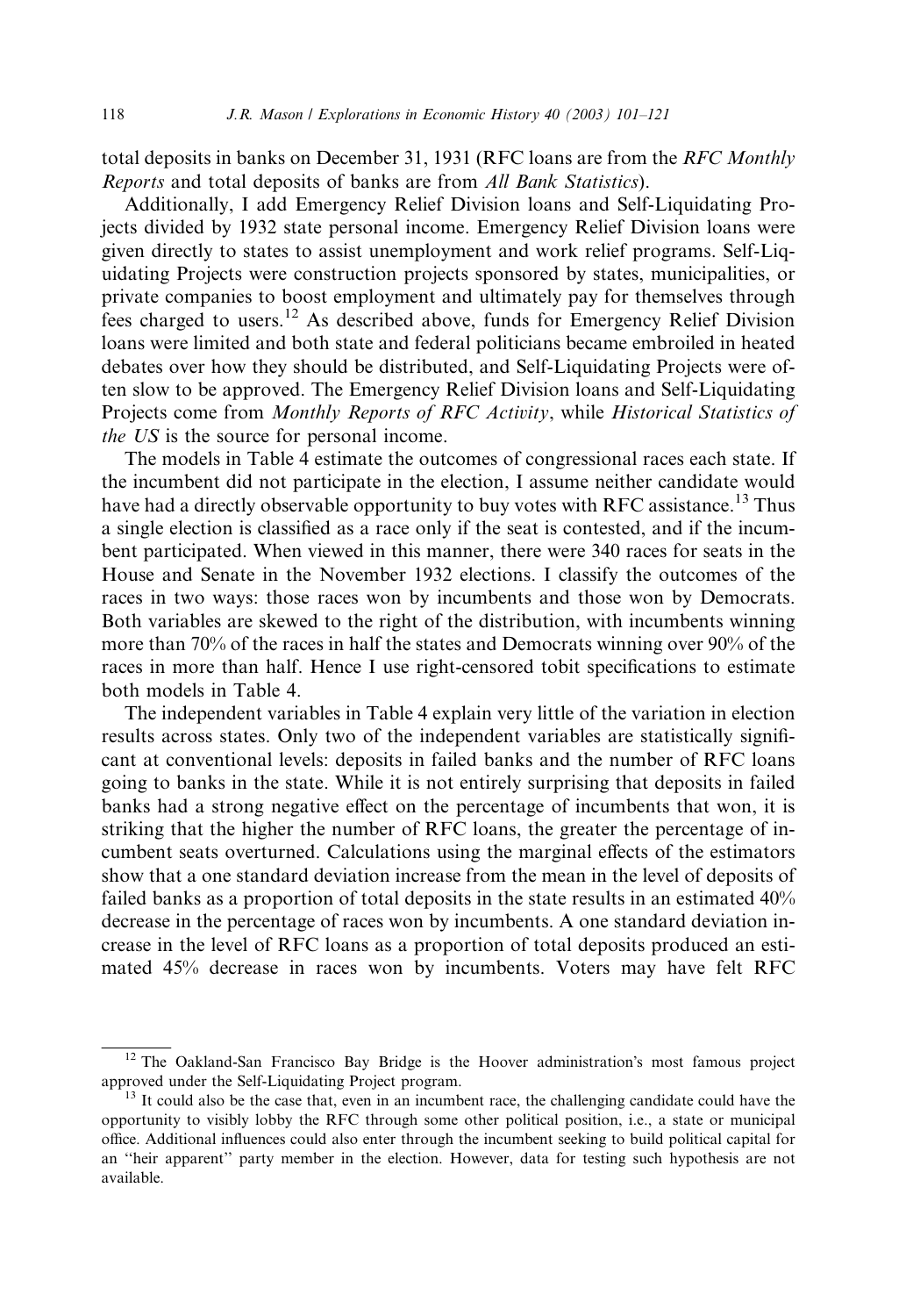assistance was an insufficient remedy for the economic crises, and ousted the incumbent politicians. Mason (2001a) suggests that those voters may have been correct.

Although incumbents may have been able to mitigate political damage from economic difficulties and bank crises by attracting RFC loans, it is still not clear whether RFC assistance could have been used in a systematic manner to affect the 1932 Congressional election outcomes. I use the percentage of races won by the Democrats as an alternative dependent variable to give a feel for the degree to which the changes that occurred as a result of the elections were brought about by a change in political ideology. Assuming the Democrats would have been the most willing and able to use RFC assistance to buy votes since the RFC Board had a Democratic majority, I examine the extent to which the Democrats won Congressional races. However, the model lacks explanatory power in that none of the included variables explains a statistically significant amount of variation in the Democratic share of Congressional wins. Thus there is no evidence to show that Congressional election results were influenced by the allocation of RFC funds.

## 6. Conclusion

This paper describes the structure of the RFC and the political pressures it faced in allocating early New Deal expenditures in a crisis environment. Key elements of the RFCs structure are its off-budget financing, its decentralized decision-making, and its focus on loans over grants. Throughout the Great Depression, state and federal legislators (sometimes successfully) appealed to the RFC for funds to alleviate banking and fiscal crises nationwide. Nonetheless, the empirical tests in this paper provide no evidence that the geographic distribution of RFC assistance influenced 1932 presidential or Congressional election outcomes. Furthermore, there is scant empirical evidence to suggest that RFC assistance was distributed on the basis of anything more than economic conditions. These empirical results run counter to the conjectural evidence of successful political appeals. Unlike other New Deal programs, it appears the RFC may have been structured, whether by accident or design, in a manner that reduced federal government rent-seeking and capture.

## **References**

- Agnew, R.L., 1945. Loans to Financial Institutions by the Reconstruction Finance Corporation. Masters Thesis, University of Nebraska.
- Anderson, G.M., Tollison, R.D., 1991. Congressional influence and patterns of New Deal spending, 1933–1939. Journal of Law and Economics 34, 161–175.
- Anderson, G.M., Tollison, R.D., 1993. Political influence and the ratification of the income tax amendment. International Review of Law and Economics 13, 259–270.
- Bateman, F., Taylor, J.E., 2000. The New Deal at war: New Deal agencies' expenditure patterns during the 1940s. Mimeo, University of Georgia.
- Bateman, F., Taylor, J.E., 2003. Was 'V' for victory or for votes? An empirical analysis of World War Two federal spending. Public Choice 114, 161–174.
- Couch, J.F., Shughart, W.F., 1998. The Political Economy of the New Deal. Edward Elgar, Cheltenham, UK.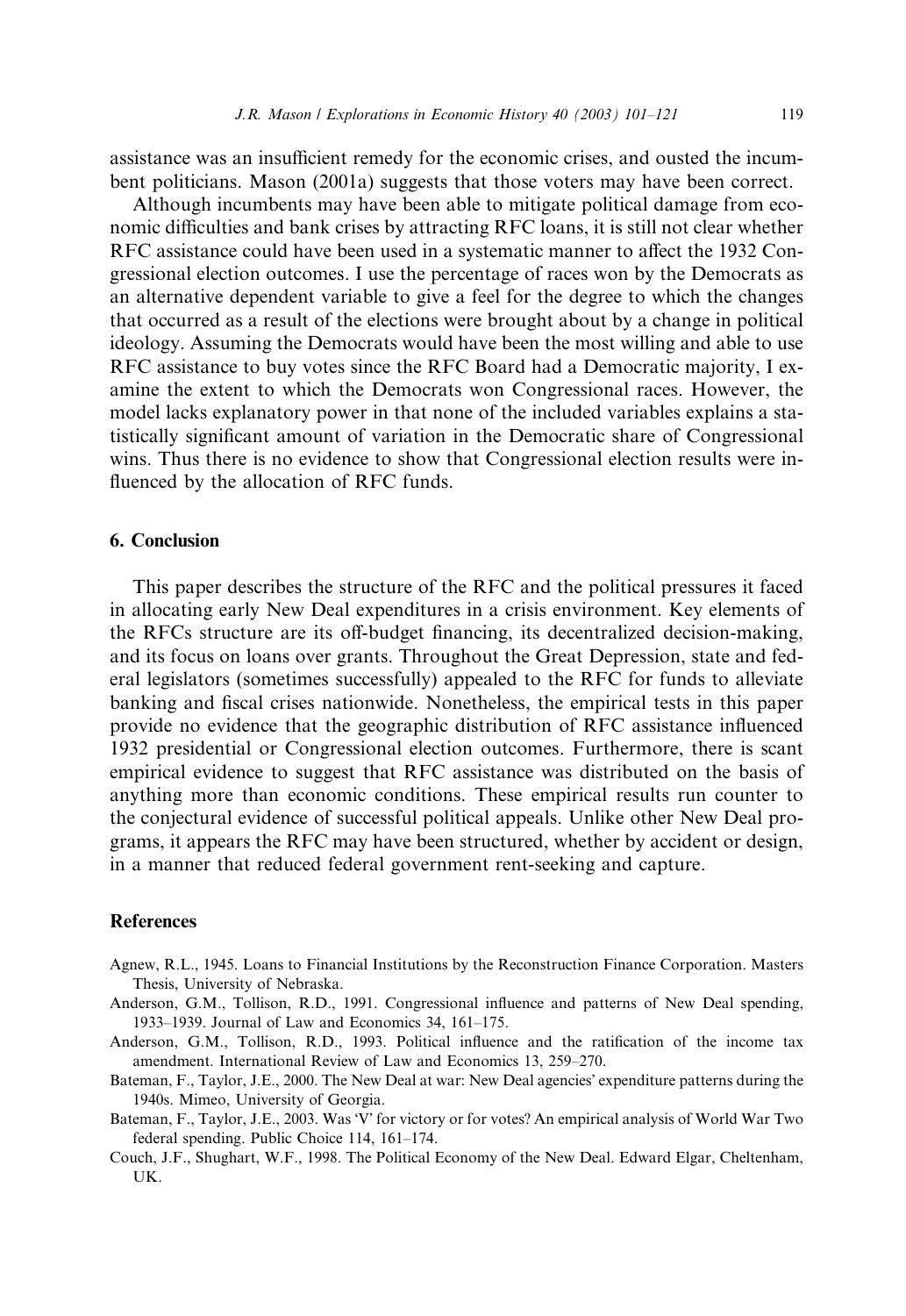- Couch, J.F., Shughart, W.F., 2000. New Deal spending and the states: the politics of public works. In: Heckelman, J.C., Moorhouse, J.C., Whaples, R. (Eds.), Public Choice Interpretations of American Economic History. Kluwer Academic Publishers, Boston, pp. 105–122.
- Delaney, J.A., 1954. Field administration in the Reconstruction Finance Corporation. Thesis, George Washington University.
- Doti, L.P., Schweikart, L., 1991. Banking in the American West: From the Gold Rush to Deregulation. University of Oklahoma Press, Norman.
- Ebersole, J.F., 1993. One year of the Reconstruction Finance Corporation. Quarterly Journal of Economics 47, 464–492.
- Fishback, P.V., Horrace, W.C., Kantor, S.E., 2000. The impact of New Deal expenditures on local economic activity: an examination of retail sales. Mimeo, University of Arizona.
- Fishback, P.V., Kantor, S.E., 2000. The impact of the New Deal on assessed real estate wealth: a preliminary investigation of the political economy of New Deal expenditures. Mimeo, University of Arizona.
- Fleck, R.K., 2001. Population, land, economic conditions, and the distribution of New Deal spending. Explorations in Economic History 38, 296–304.
- Hempel, G.H., Simonson, D.G., 1993. Banking lessons from the past: the 1938 regulatory agreement interpreted. Journal of Financial Services Research 12, 249–267.
- Jones, J.H., 1951. In: Edward Angly, (Ed.), Fifty Billion Dollars. Macmillan, New York.
- Kennedy, S.E., 1973. The Banking Crisis of 1933. University Press of Kentucky, Lexington.
- Kroszner, R.S., 1994. The political economy of the Reconstruction Finance Corporation's bail-out of the US banking system during the Great Depression. Mimeo, University of Chicago.
- Mason, J.R., 2001a. Do lender of last resort policies matter? The effects of Reconstruction Finance Corporation assistance to banks. Journal of Financial Services Research 20, 77–95.
- Olson, J.S., 1975. Rehearsal for disaster: Hoover, the R.F.C., and the banking crisis in Nevada, 1932–1933. Western Historical Quarterly, 149–161.
- Olson, J.S., 1977. Herbert Hoover and the Reconstruction Finance Corporation, 1931–1933. Iowa State University Press, Ames, Iowa.
- Olson, J.S., 1988. Saving Capitalism. Princeton University Press, Princeton.
- Reading, D.C., 1973. New Deal activity and the states. Journal of Economic History 33, 792–810.
- Report of Activities of the Reconstruction Finance Corporation (Monthly, Unpublished). National Archives, Records of the Clerk of the House of Representatives. Various Issues.
- Report of Activities of the Reconstruction Finance Corporation (Monthly, Published). US Government Printing Office, Various Issues, Washington, DC.
- Report of the Reconstruction Finance Corporation (Quarterly). US Government Printing Office, Various Issues, Washington, DC.
- Rhode, P.W., 1999. The impact of World War II spending on the California economy. In: Lotchin, R.W. (Ed.), The Way We Really Were: The Golden State and the Second Great War. University of Illinois Press, Urbana, pp. 93–119.
- Subcommittee of the Committee on Banking and Currency, United States Senate, 1932. Creation of a Reconstruction Finance Corporation. US Government Printing Office, Washington, DC.
- United States Congress, Various Years. Official Congressional Directory. US Government Printing Office, Washington, DC.
- Waller, C.L., 1934. The Administrative powers of the Reconstruction Finance Corporation. Masters Thesis, Southern Methodist University.
- Wallis, J.J., 1981. Work relief and unemployment in the 1930s. Unpublished Ph.D. Dissertation, University of Washington.
- Wallis, J.J., 1984. The birth of the old federalism: financing the New Deal. 1932–1940. Journal of Economic History 44, 139–161.
- Wallis, J.J., 1987. Employment, politics, and economic recovery during the Great Depression. The Review of Economics and Statistics 69, 516–520.
- Wallis, J.J., 1991. The political economy of New Deal fiscal federalism. Economic Inquiry 24, 511– 525.